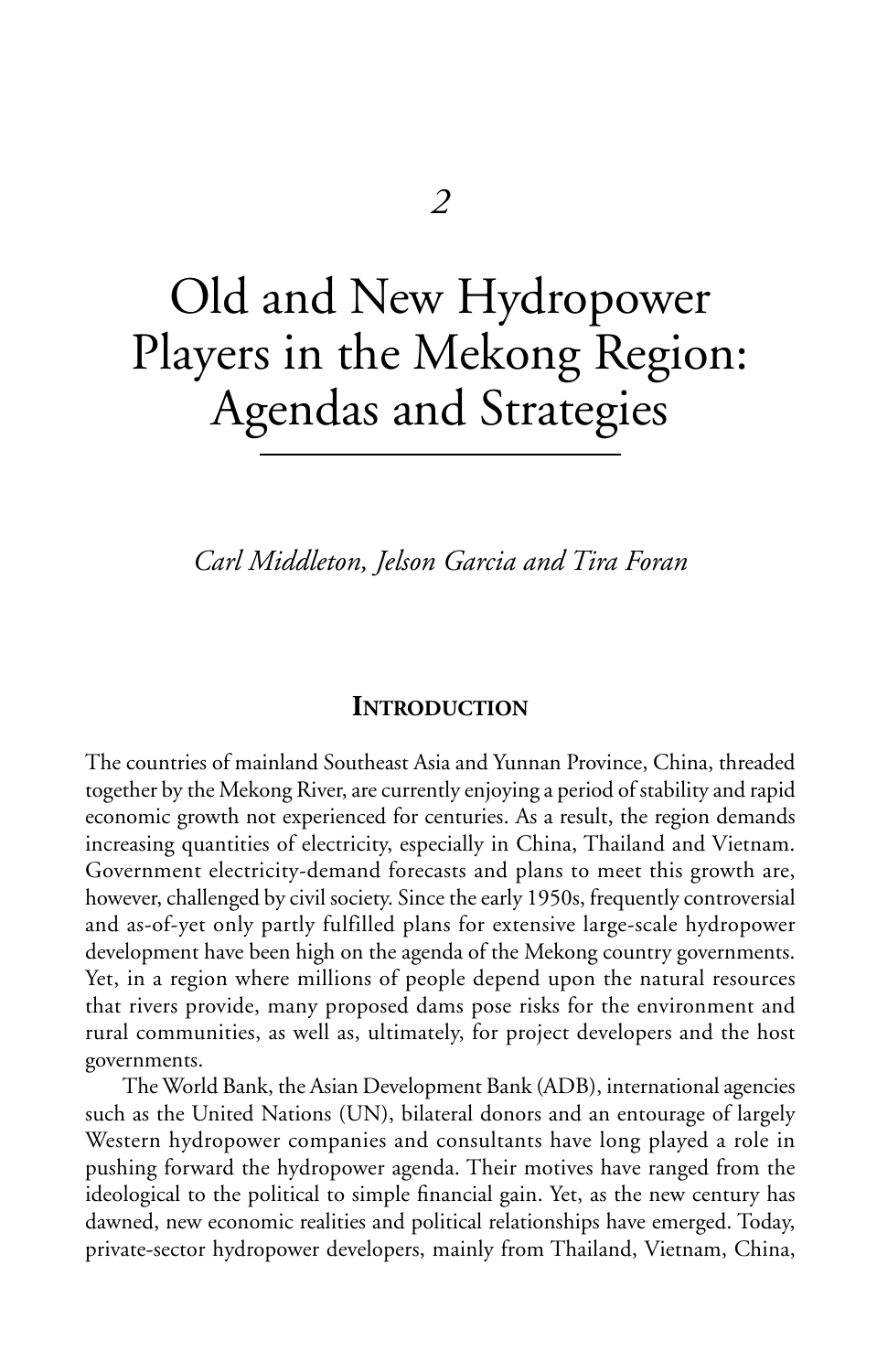Malaysia and Russia, have picked up hydropower plans abandoned by Western companies during the Asian financial crisis - often backed by influential political players and their governments' bureaucracies and with the support of financiers from their own countries. These new hydropower proponents appear to hold a new determination to get the job done without becoming entangled in what they consider to be burdensome environmental and social dilemmas that have often dogged dam projects in the past (Middleton, 2008).

This chapter explores how the ADB and the World Bank have influenced the development of dams and electricity infrastructure in the Mekong region, and have attempted to orientate national policies towards private sector-led development. It evaluates to what extent the banks have applied their environmental and social standards in the region, and discusses the implications of the banks' evolving role and declining influence. The chapter identifies the new actors that are now developing, building and financing hydropower projects in each of the Mekong countries. The absence of environmental and social safeguard policies among these new actors, combined with the weak implementation of the host countries' national law, is identified as a threat to the ecological health of the Mekong Basin. The chapter argues that these new actors and the region's governments should adopt international frameworks of best practices that will significantly reduce the risk of developing poorly conceived projects.

#### **OLD PLAYERS AND THE REGION'S NEW 'ELECTRICITY HUNGER'**

Driven by rapid industrialization, export-led economic growth and expanding domestic consumer markets, demand for electricity is growing in the Mekong region, although the magnitude of this growth is contested between government agencies and civil society groups (Greacen and Footner, 2006; VUSTA, 2007). The Thai government estimates that Thailand's electricity demand will approximately double to 58,000 megawatts (MW) by 2021 (EGAT, 2008). In Vietnam, one of the world's fastest growing economies, the government predicts that electricity demand will almost quadruple to 40,700MW by 2015 (EVN, 2006). Myanmar/Burma, Cambodia and Laos have more modest demand growth predictions, although all governments have committed to urgently develop electricity infrastructure to support economic growth and provide electricity services to rural areas.

In the eyes of water engineers and power planners, the limited exploitation of the Mekong River system's hydropower potential – in a region undergoing rapid economic growth – seems a global anomaly (Ratner, 2003). Thailand, which has already developed much of its domestic hydropower potential and faces civil society opposition to further projects at home, plans to import at least 14,000MW of hydroelectricity from Myanmar, Laos and China's Yunnan Province over the coming 15 years (EGAT, 2008). Vietnam plans to develop almost all of its viable domestic hydropower over the next 20 years, and to import hydroelectricity from Cambodia,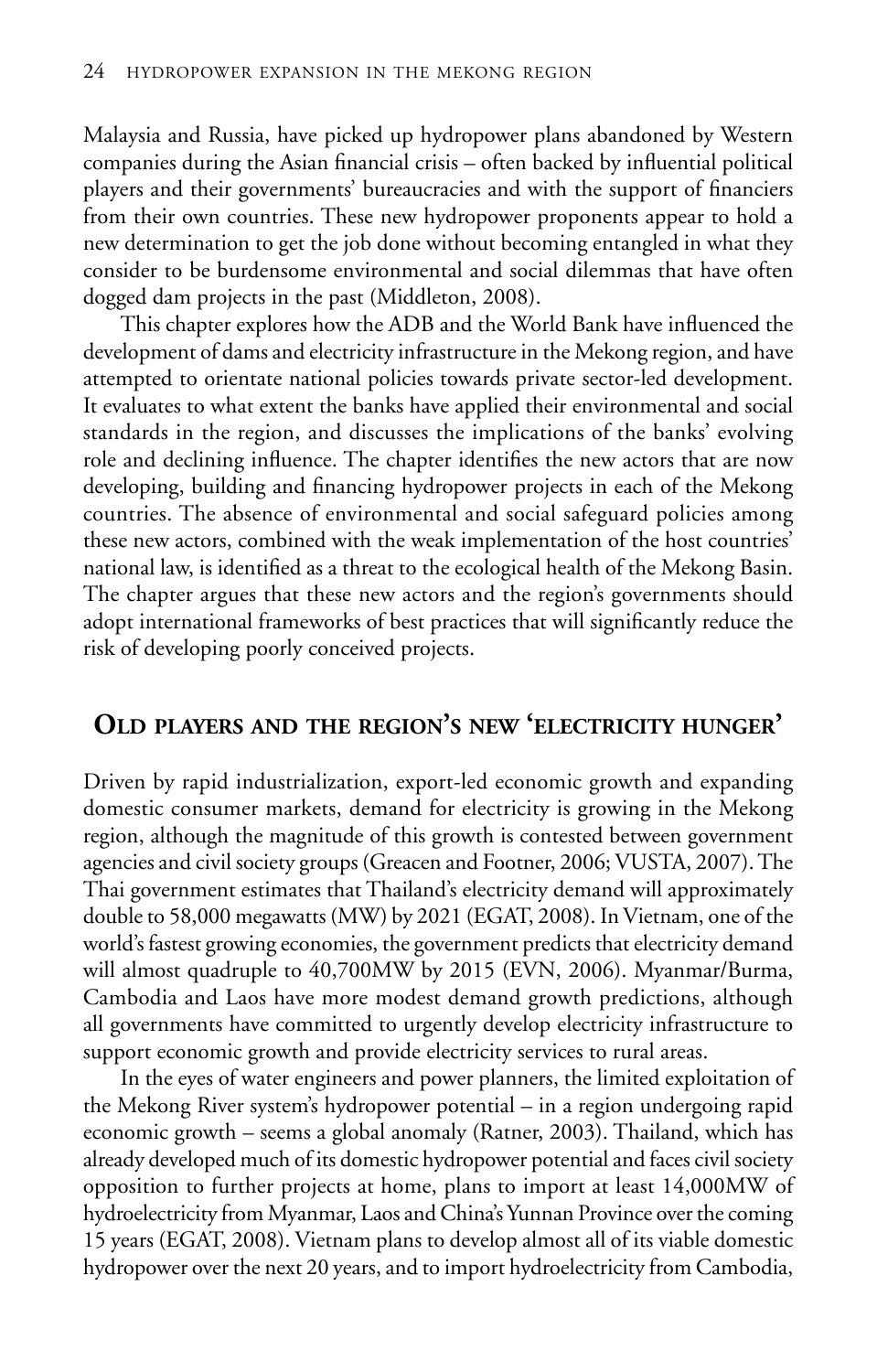

**Figure 2.1** *History of World Bank financing in Mekong countries* 

*Source:* World Bank projects portfolio online database

China and Laos (EVN, 2006). Responding to this demand, the governments of Cambodia, Laos and Myanmar are keen to develop their hydropower potential for electricity export and domestic consumption. Other global factors – particularly rising oil prices and the growing carbon offset market – have increased large hydropower's attractiveness in the eyes of the region's governments.

Over the decades, the World Bank and the ADB have played a significant role in shaping the region's electricity sector and in promoting hydropower. They have done this through hosting meetings between key decision-makers; supporting technical studies that promote hydropower development and the regional integration of power systems; offering financial, legal and other forms of expert advice; providing concessional loans,<sup>1</sup> grants, and risk guarantees; and brokering public–private financing deals.

At present, all Mekong countries are members of the World Bank and ADB, although, over the decades, the extent of their interaction has varied as a result of the politics of the region and the banks' policies (see Figure 2.1). The World Bank built a strong presence in Thailand from the 1950s, as did the ADB from the mid 1960s. Their relevance, however, as a major source of development aid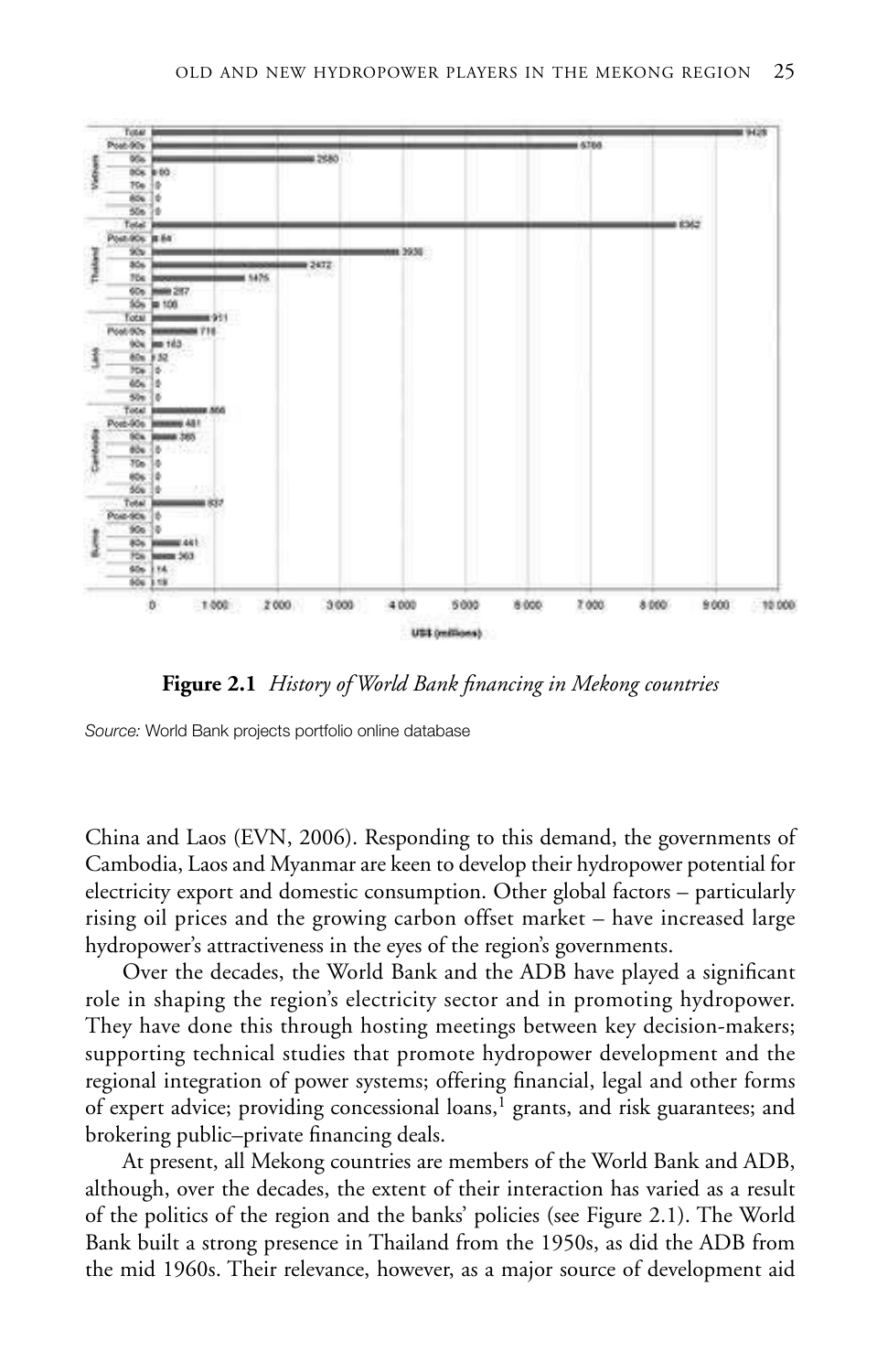has substantially decreased over the last ten years, particularly since the 1997 Asian financial crisis. Cambodia and Vietnam's membership was each suspended in 1975 and 1979, respectively, and was only restored during the early 1990s. Lending to Cambodia and Laos has accelerated since the 1990s, although it is Vietnam that is now the region's largest borrower. The World Bank and ADB ceased their lending to Myanmar in 1987 and 1986, respectively, a consequence of international aid embargos invoked in response to the Myanmar military junta's ongoing human rights violations.

The Western government-backed Mekong Committee (and its most recent guise, the Mekong River Commission) has also actively supported large-scale water resource development (see Chapter 14).

## **BRIEF HISTORY OF DAM DEVELOPMENT IN THE MEKONG REGION**

#### **Early development**

Plans for extensive multipurpose dam development in the Mekong region were first conceived during the early 1950s by the US Bureau of Reclamation, which was convinced that the Mekong River's annual flooding was destructive and needed to be tamed to pave the way for modern agricultural techniques (Sluiter, 1992). Inspired by ambitious mega-schemes under way along the major rivers in the US at the time, it envisioned a cascade of mighty dams along the Mekong River that could store water for irrigation and provide cheap hydroelectricity that would power the region's industrialization process (Ryder, 1994; see Chapter 1).

In 1957, the governments of Cambodia, Laos, South Vietnam, and Thailand established the Mekong Committee under the auspices of the UN, which hosted a secretariat to bring the vision to fruition (Bakker, 1999). With the technical support of the US Bureau of Reclamation, as well as funding from the US and other Western countries, the Mekong Committee drafted detailed plans for a cascade of seven massive mainstream multipurpose dams. With a combined reservoir capacity of more than one third the Mekong's annual flow, the dams were conceived to provide 23,300MW of hydroelectricity, and to store water for irrigation, flood control and improved navigation (Ryder 1994). The Mekong Committee also prepared plans for dam cascades on the Mekong's tributaries and large-scale water transfer projects for irrigation, identifying, in total, 180 potential dam sites (Bakker, 1999).

As the Cold War escalated, the work of the Mekong Committee also became a central plank of US and Thai strategy to prevent the Mekong region from slipping into the clutches of communism (Muscat, 1990; Ratner, 2003; see Chapter 1). US and World Bank technical advice and financing supported several large power generation projects in Thailand (including the Bhumipol Dam, in 1964, and the early stages of Thailand's electricity transmission network; Greacen and Greacen,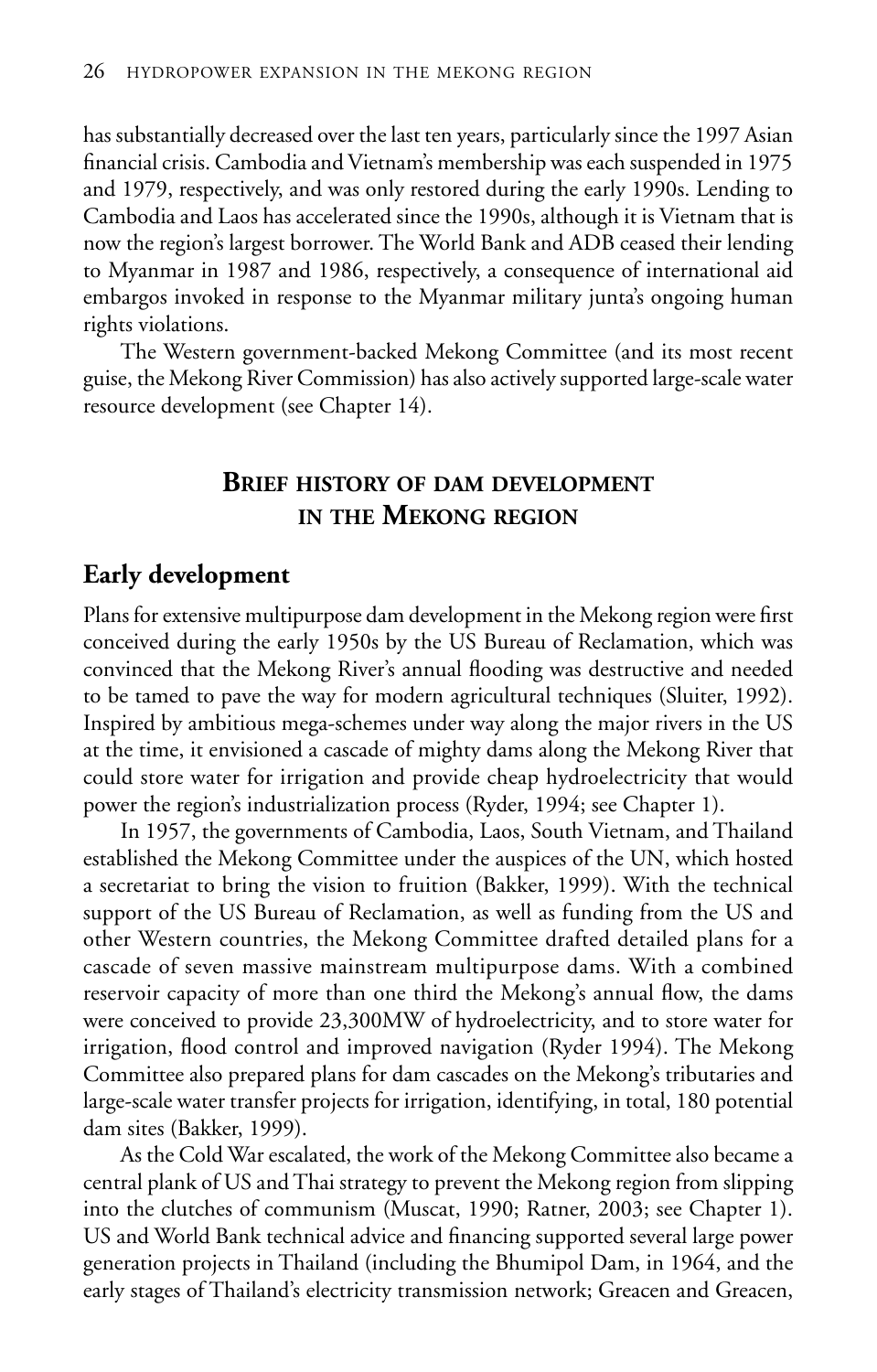2004), as well as the establishment of a state-owned electricity utility, the Electricity Generating Authority of Thailand (EGAT), a central player of hydropower development to this day.

The 150MW Nam Ngum 1 Dam, the first large hydropower dam in Laos, was built with technical advice from the Mekong Committee and the World Bank during the late 1960s. Located 90km north of the country's capital Vientiane, the project foreshadowed what would become the predominant development strategy of Laos from the 1980s onwards, with Nam Ngum 1 selling 70 to 80 per cent of its power to Thailand. Inaugurated in 1971, the Nam Ngum 1 Dam became a significant earner for Laos, although the project suffered poor water quality and at least 800 families were resettled to make way for the project, yet received no compensation (Hirsch, 1998). Furthermore, if World Bank and ADB grants and concessional loans had not paid for its construction, and Japanese aid provided for its repairs, it is highly doubtful the project would have been profitable (IRN, 1999).

In Vietnam, throughout the Cold War period, Russia provided support in much the same way that the US and World Bank supported Thailand (Greacen and Palettu, 2007). Russian support for the development of Vietnam's electricity sector was channelled through the state-owned monopoly, Electricity of Vietnam (EVN). Significant technical and financial support was provided for Vietnam's earlier hydropower projects, including the massive 1920MW Hoa Binh Dam (commenced in 1979 but completed in 1994) – still mainland Southeast Asia's largest dam. The project resettled between 50,000 and 60,000 mainly ethnic minority people, the majority of whom continue to suffer impoverishment, as do many more people affected indirectly (Hirsch, 1998).

From the mid 1960s, the Mekong region progressively descended into almost three decades of political instability and conflict. As the war in Vietnam spilled over into Laos and Cambodia, the Mekong Committee's mainstream dam cascade plans were shelved, and the committee itself disintegrated in 1975 (Sluiter, 1992; see Chapter 14).

#### From 'battlefield to marketplace'

The geopolitical implications of the collapse of the former Soviet Union in 1991 and the weakening of its satellite states since the mid 1980s set in motion substantial shifts in the Mekong region's political and economic landscape. Starting in the late 1980s, as regional stability was largely restored, Western bilateral aid agencies, the World Bank and the ADB once again returned in earnest seeking aid and investment opportunities, and supporting hydropower was high on their agendas.

In 1992, the ADB launched the Greater Mekong Sub-Region (GMS) programme, endorsed by the region's governments, which set a path towards regional economic integration (ADB, 2007a). Orientated around establishing a neoliberal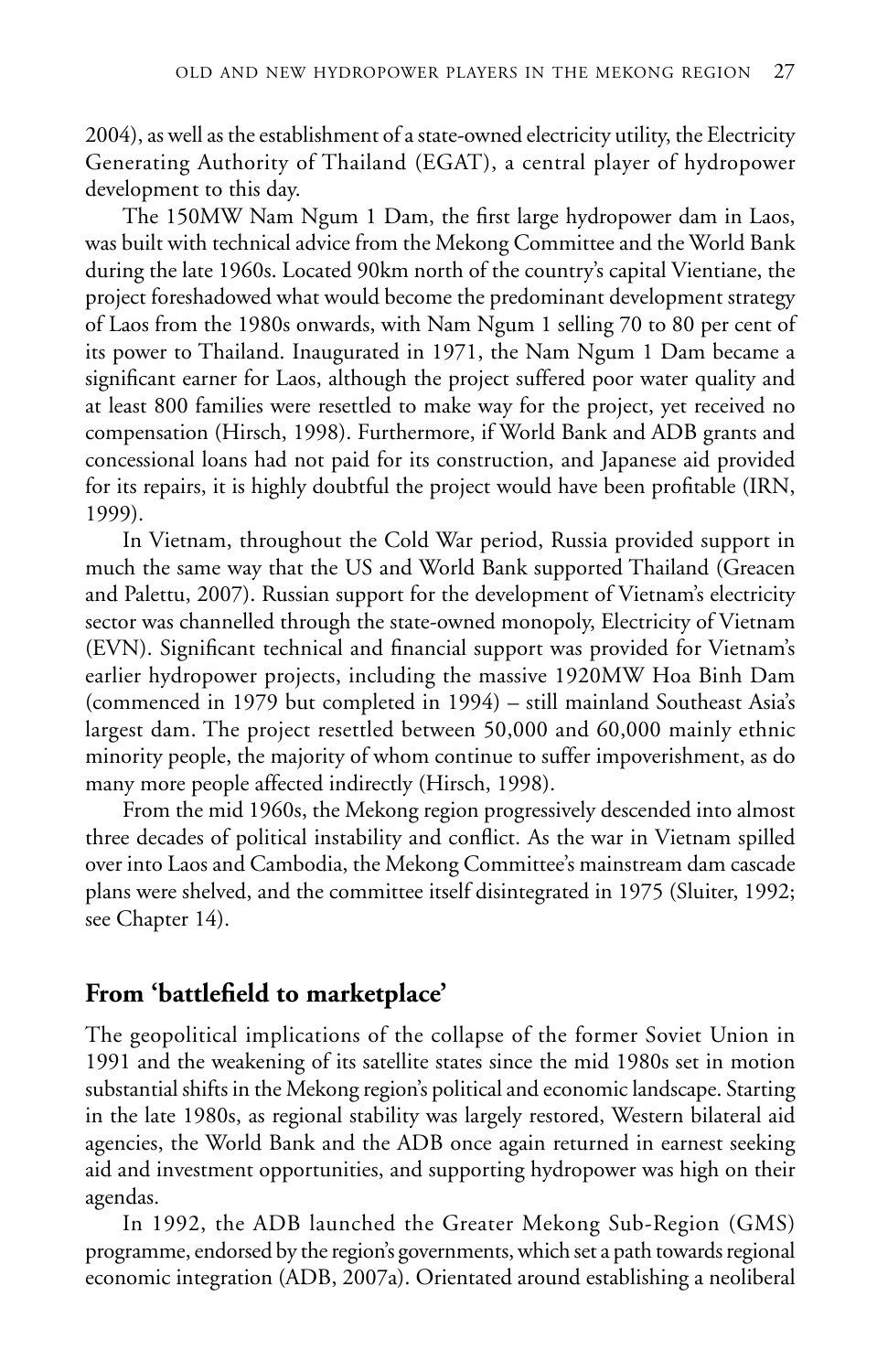market-based economy, the crux of the GMS programme to date has emphasized the physical interconnectivity of the region, entailing the construction of major infrastructure projects such as transnational highways, railways, hydropower dams and regional transmission lines, as well as programmes that encourage cross-border trade and the integration of markets. The GMS programme has replaced the earlier Mekong Committee as the principal framework for channelling economic development assistance into regional projects (Ratner, 2003).

The integration of electricity markets through a regional transmission grid and the establishment of a regional competitive power market is a priority of the GMS programme. The plan envisages a network of high-voltage transmission lines linking the Mekong countries and opening up mountainous regions mostly in Myanmar, Laos and Yunnan Province of China to hydropower projects, which would be developed mainly by the private sector. A study commissioned by ADB in 1994 (Norconsult, 1994) recommended the development of a series of large hydropower dam and regional transmission interconnection projects, and the formation of an intergovernmental Electric Power Forum (EPF) to coordinate the plan's implementation, first convened in 1995.

In 2002, the ADB consolidated its plan for a regional transmission grid with a second study that recommended a US\$43 billion generation and high-voltage transmission system in the Mekong region fuelled exclusively by hydropower, with 12 dams in Cambodia, China, Laos and Myanmar (Norconsult, 2002). The ADB-led plan gained political momentum in 2002 at the first GMS summit when the GMS country leaders signed the Intergovernmental Agreement on Regional Power Trade, committing to establishing a regional power market. The second and third summits, however, signalled a weakening of commitments and a growing reluctance to commit to the plan in full due to the region's utilities' reluctance to commit to privatization, as well as technical concerns.

Numerous criticisms have been raised against the ADB's Mekong Power Grid plan. Chief among them is that the economic benefits appear marginal at best; the ADB's own study estimated that a combined investment in transmission and generation of US\$43 billion would reduce investment costs by just over 2 per cent compared to a limited power trading scenario (Norconsult, 2002). Yet, in this plan key costs are not accounted for, such as regional control centre facilities, and costs for hydropower schemes are based largely on assumption, rather than site-specific surveys – a fact pointed out even by the ADB's own consultants – throwing serious doubts on the plan's economic viability (Garrett, 2004; Soluziona, 2004).

The ADB itself has recognized some of the weaknesses of the programme. It has questioned whether achieving competitive regional power trade is realistic given the current governments' reluctance (ADB, 2007a). The ADB has also recognized that more needs to be done to address the social and environmental impacts of hydropower development. Despite these concerns, the ADB, as well as the Japanese, French and Swedish bilateral aid agencies, and the World Bank, all continue to provide financial support to the programme.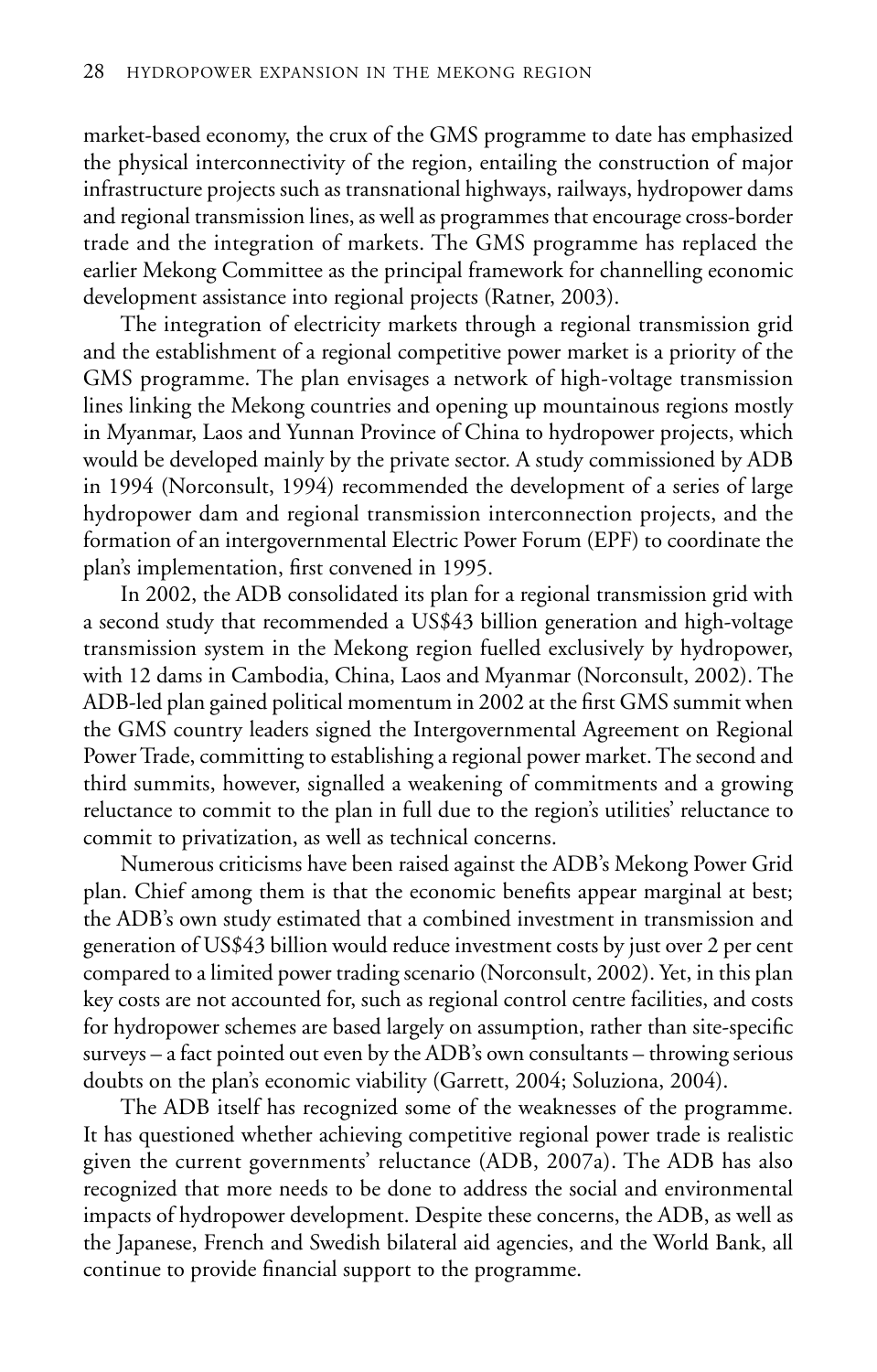

**Figure 2.2** *Location of dams in operation and under construction in the Mekong Basin*

*Source:* Drawn by François Molle

#### **CURRENT TRENDS IN REGIONAL HYDROPOWER DEVELOPMENT**

The technical studies, advice and financing of the ADB, World Bank, Mekong Committee and bilateral donors fundamentally shaped the Mekong region's electricity development path during its early stages. This section outlines recent developments in each Mekong country.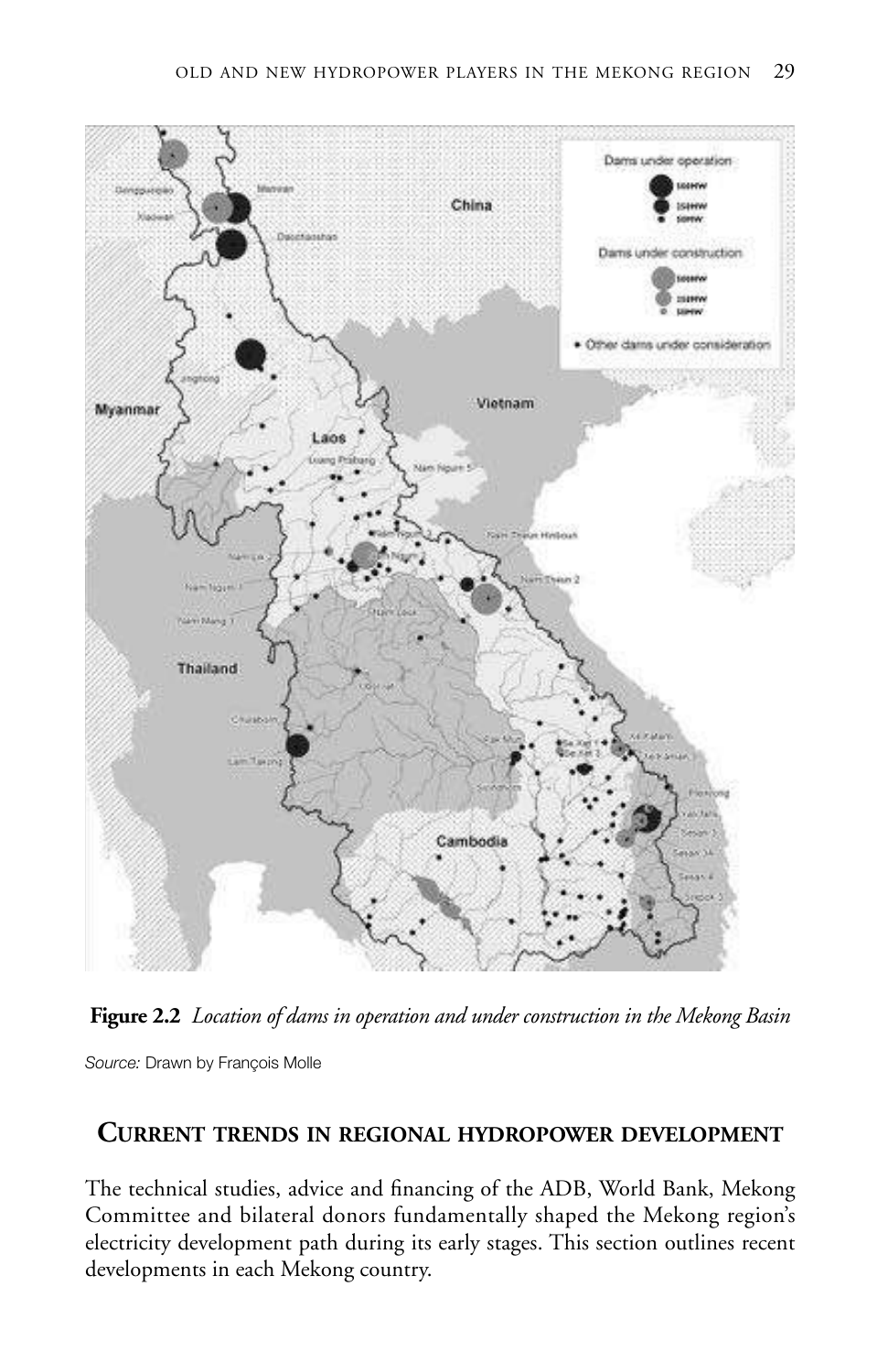#### **Thailand: A voracious power market**

During the early 1980s, a credit crisis forced the Thai government to borrow heavily from the International Monetary Fund (IMF) and the World Bank. Conditionalities attached to the loan required the privatization of state-owned enterprises, including EGAT, although this was strongly resisted by Thai labour unions and academics and, ultimately, defeated. As Thailand's economic growth continued and private capital became more readily accessible, the relative importance of the World Bank and ADB as financiers declined (Greacen and Greacen, 2004). The World Bank's final loan to Thailand's domestic hydropower sector was the controversial 136MW Pak Mun Dam project, commissioned in 1994 with co-funding from EGAT (see Chapter 3).

By the early 1990s, a series of pro-market governments increasingly supported power-sector reform, including a role for the private sector. Consequently, Thailand's first independent power producer (IPP), the Electricity Generating Public Company (EGCO), was formed in 1992 from an EGAT subsidiary and commenced trading on Thailand's stock exchange in 1995. By 1997, EGAT had signed contracts with seven IPPs. As the Asian financial crisis struck in 1997, the World Bank and IMF again provided major loans that were accompanied by conditionalities that pushed for the accelerated privatization of the electricity industry, the corporatization of EGAT and a competitive power market (Greacen and Greacen, 2004). However, before these reforms could be fully adopted, the government of Thaksin Shinawatra came to power and once again revised the privatization model, this time to a concept of 'National Champions' – a mode of privatization whereby the state-owned enterprises partly raise capital on the stock markets, but the government retains majority ownership.

Neither the World Bank nor the ADB currently have active lending programmes to Thailand. Both, however, have sought to build a relationship with the government through the transfer of knowledge and skills, rather than financial resources – for example, promoting carbon trading under the Kyoto Protocol's Clean Development Mechanism (World Bank, 2005a; ADB, 2007b). While Thailand's government maintains wariness towards the banks, it has welcomed their efforts in smoothing the way for bilateral power trade, notably their role in pushing through the Nam Theun 2 Hydropower Project in Laos in 2005, which exports 95 per cent of its power to Thailand (see Chapter 4).

EGAT now faces increasing fossil fuel prices, a need to diversify its energy mix (which is currently dominated by natural gas), growing public concern about climate change, and strong opposition to building new large power stations at home. As such, EGAT has increasingly favoured importing hydropower from neighbouring countries. In its 2007 *Power Development Plan*, 4000MW of hydroelectricity imports are planned from Laos between 2008 and 2015, and an additional 8700MW from unspecified neighbouring countries by 2021 (EGAT, 2008). Developing hydropower projects in neighbouring countries – where public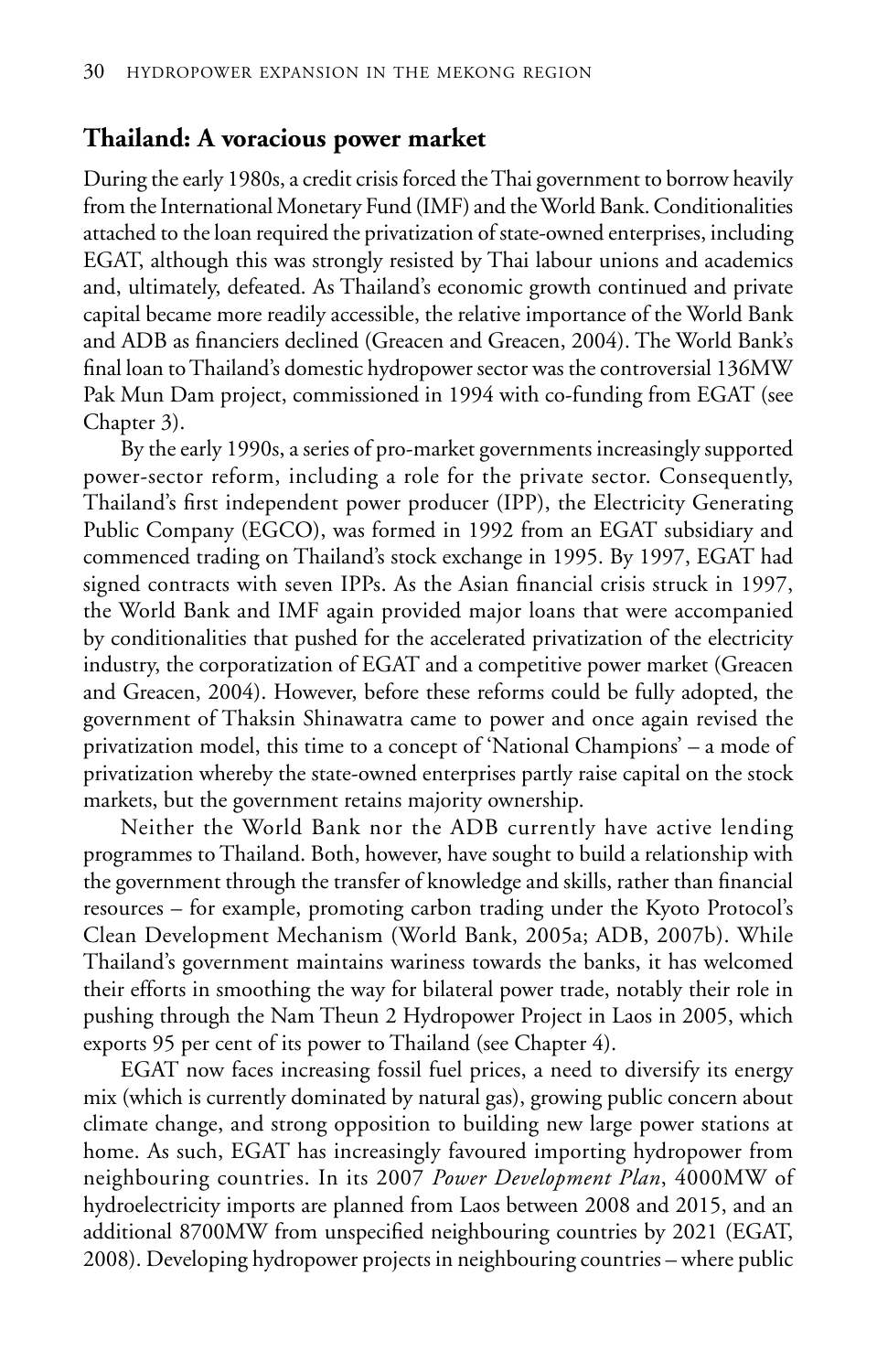opposition is stifled and the rule of law weaker  $-$  enables EGAT to export the social and environmental impacts of energy production. Thailand's energy and construction companies, backed by the Thai government, financial institutions and investors, are developing many of these new cross-border hydropower projects that will feed electricity into Thailand's grid.

#### **Laos: The aspiring battery of Southeast Asia**

#### *Past projects*

Landlocked Laos lies at the heart of the Mekong region, sharing its borders with all of the region's countries. Its mountainous topography offers an estimated 18,000MW of hydropower potential. Generating revenues from power exports has been an ambition of the Government of Laos (GOL) since the 1960s. Although Laos did begin exporting power from the Nam Ngum 1 Dam to Thailand in 1971, it was not until the late 1980s that extensive hydropower exploitation appeared politically realistic (IRN, 1999). Since the late 1980s, representatives from the ADB, World Bank, United Nations Development Programme (UNDP) and bilateral Western donors have consistently advised the GOL that developing the country's hydropower potential was one of its few plausible development options (IRN, 1999). They recommended that smaller projects for domestic power sales should be developed using concessional loans and bilateral aid, and owned and operated by the Laotian state-owned electricity utility, Electricité du Laos (EdL). Larger hydropower projects, mainly for power export, were advised to be developed by the private sector under build–operate–transfer (BOT) contractual arrangements, with the government taking an equity share in the project. In the latter case, the government would benefit from concession royalties, taxes and revenues from power sales, which could be reinvested in funding the development of Laos.

EdL set about developing several smaller projects, with support from the ADB, Japan and Norway, amongst others, including the Nam Song Diversion Dam and the 60MW Nam Leuk Hydropower Project, completed in 1996 and 2000. Both projects sought to address the declining quantities of electricity generated by Nam Ngum 1 since 1982 by diverting additional water into its reservoir. Despite their relatively small size, both dams inflicted serious impacts upon local communities. In 2001, an ADB-commissioned study revealed that Nam Song had affected 13 villages, including severe declines in fisheries for more than 1000 families, the loss of boats and fishing nets, agricultural lands washed away by flooding or erosion, and the deaths of eight people due to sudden releases of water from the project (Watson and Schouten, 2001). The Nam Leuk Dam likewise affected the livelihoods of thousands of villagers (ADB, 2004). Yet, only in January 2007, following prolonged pressure from civil society groups, did the ADB allocate resources for a livelihood restoration package.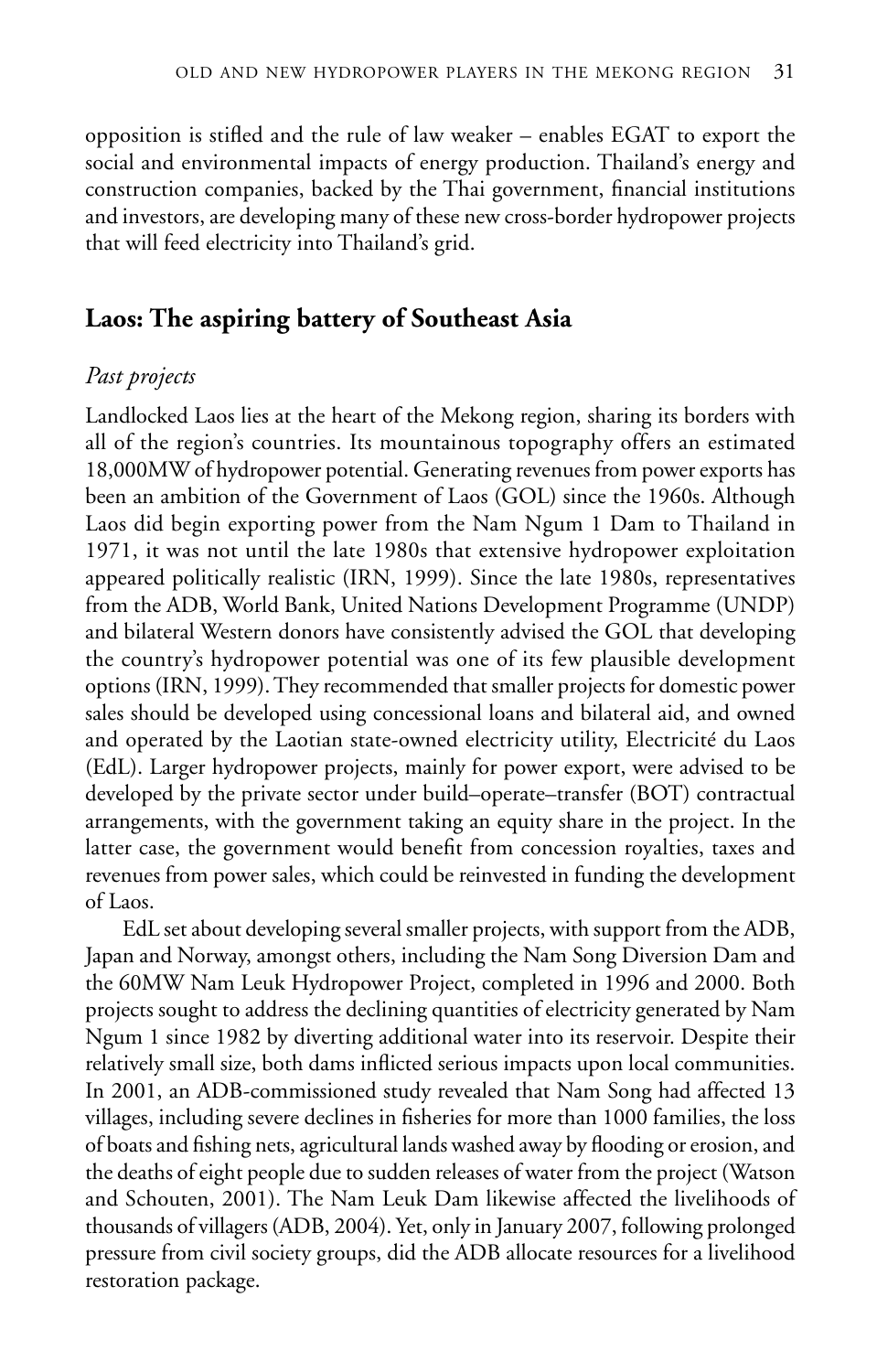The promise of lucrative large hydropower export projects in Laos attracted private-sector hydropower companies from Korea, Australia, Europe and North America. By 1995, memoranda of understanding (MoUs) on 23 feasibility studies had been signed to build dams with a combined capacity of 6676MW (Phonekeo, 1996). Yet, as it turned out, by the end of the 1990s, only two of these BOT projects had been built: the 150MW Houay Ho Dam and the 210MW Theun-Hinboun Dam, both of which imposed heavy costs on local communities (see Box 2.1).

## **BOX 2.1 THE INJUSTICE OF THE THEUN-HINBOUN HYDROPOWER PROJECT**

The 210MW Theun-Hinboun Hydropower Project (THHP), commissioned in 1998, is the first build–operate–transfer (BOT) project in Laos. Partially funded by the Asian Development Bank (ADB) and the Nordic Development Fund, the project is owned by Electricité du Laos (EdL) (60 per cent), Norway's Statkraft (20 per cent) and Thailand's Greater Mekong Sub-Region (GMS) Power (20 per cent), and exports 95 per cent of its power to Thailand.

While initially lauded by the ADB as a project with 'little for the environmental lobby to criticize', widespread impacts soon emerged that the ADB later reluctantly acknowledged (ADB, 1999). The project has reduced fishery catches by between 30 and 90 per cent along the three rivers it affected, and has caused extensive river erosion and severe downstream flooding, resulting in repeated loss of wet season rice crops, water contamination, skin diseases and death of livestock from drowning and disease. The net result has been a severe impact upon the livelihoods of 30,000 people living downstream and upstream of the dam (FIVAS, 2007).

 After sustained pressure from non-governmental organizations (NGOs), the project's owners released a Mitigation and Compensation Programme in September 2000. While the programme has been able to address some of the material needs of the villagers, such as building wells, its efforts to replace lost livelihoods, such as encouraging villagers to grow dry season rice, cash crops and livestock, have been problematic and are mostly failing (Barney, 2007).

 Despite the fact that these problems persist, in April 2008 the project's operators reported strong profits (*Vientiane Times*, 2008). EdL alone had received total dividends of US\$145 million since the project was commissioned, which is greater than its initial investment. The Government of Laos has earned about US\$27 million as royalty fees and US\$9 million in taxes.

As the Asian financial crisis struck in 1997, Thailand's shrinking power market no longer needed hydroelectricity imports from Laos, Vietnam focused on developing its domestic hydropower capacity, and most of the prospective foreign hydropower developers in Laos packed their bags and returned home (IRN, 1999).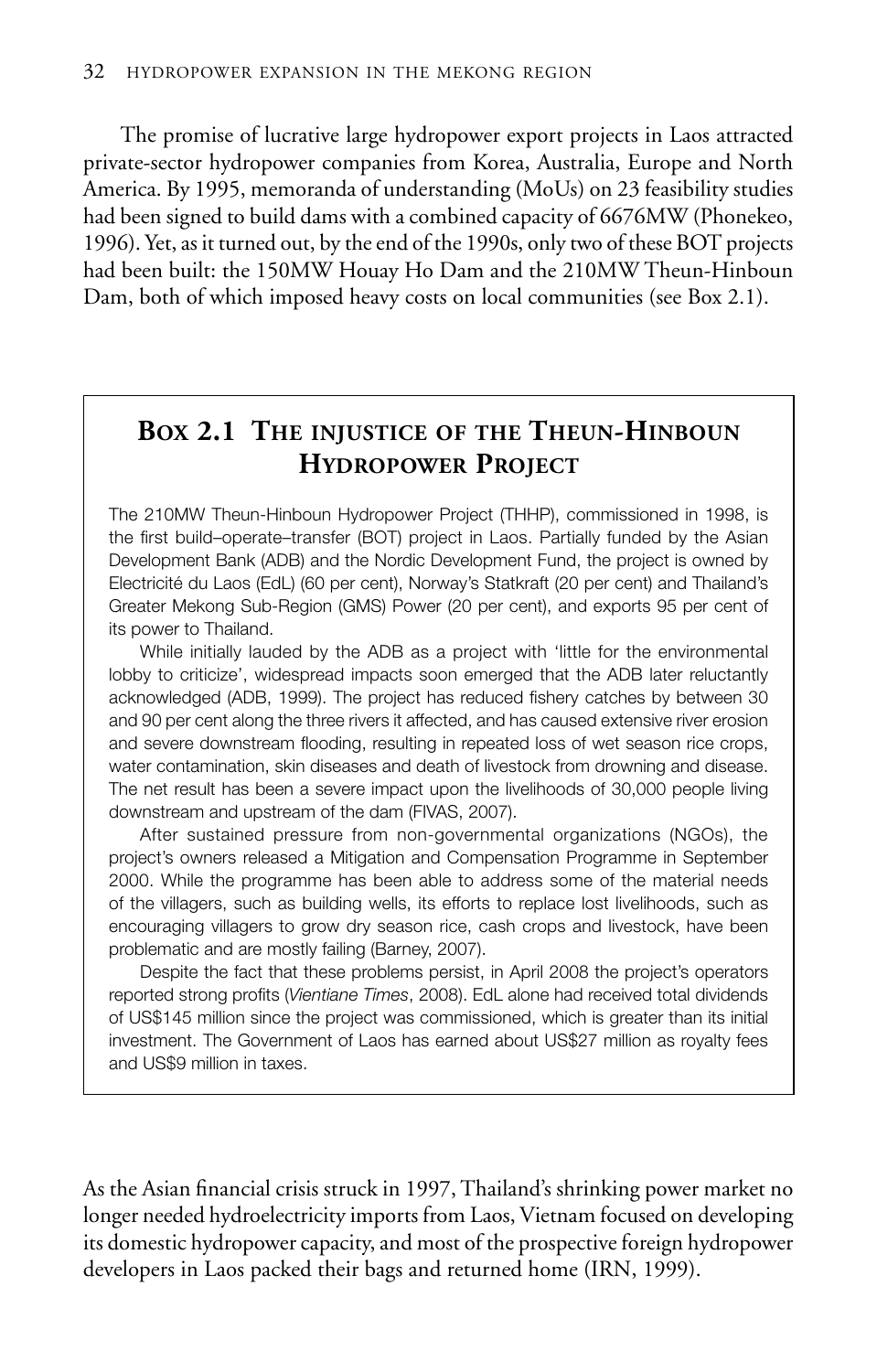#### *A new wave of hydropower developers in Laos*

It was not until 2003, when Thailand's economy had recovered sufficiently, that EGAT resumed its commitment to purchase power from Laos by signing a power purchase agreement for the 1070MW Nam Theun 2. The project, now under construction, will export 95 per cent of its power to Thailand. It is owned by Electricité de France (35 per cent), the Electricity Generating Public Company of Thailand (EGCO) (25 per cent), Lao Holding State Enterprises (25 per cent), and Ital-Thai Company (15 per cent), and is financed by shareholder equity and loans from 27 Thai and Western banks, export credit agencies and multilateral development banks. Epitomizing the type of public–private partnership that the World Bank and ADB envision will pull Laos out of poverty, the project constitutes a central pillar of their Lao programme strategies.

The ADB and World Bank claimed that Nam Theun 2 would be a model project that would incorporate lessons learned from past mistakes, that its livelihood programmes would lift those affected by the project out of poverty, and that the revenues the government earned from the project would be reinvested in development programmes. Controversy, however, has continued to rage around the project throughout its implementation as construction deadlines have been prioritized over social and environmental commitments, and it remains uncertain at present whether the project will prove itself successful (see Chapter 4).

The World Bank and ADB also worked with the GOL to establish social and environmental laws and policies to underpin hydropower development. While some laws pre-dated Nam Theun 2, such as the 1999 Environmental Protection Law, others, such as the Decree on Compensation and Resettlement of the Development Project and the National Policy on the Environmental and Social Sustainability of the Hydropower Sector, were adopted in 2005 and were meant to incorporate some of Nam Theun 2's standards to ensure sector-wide implementation.

The economic revival of the Mekong region and Nam Theun 2's approval bought to Laos a new wave of hydropower developers. In contrast to the early 1990s, however, which were dominated by Western hydropower developers, investors from Thailand, China, Vietnam, Malaysia and Russia now lead the hydropower push (see Table 2.1) (International Rivers, 2008). The GOL holds MoUs with Thailand and Vietnam to export 7000MW by 2015 and 3000MW by 2020, respectively.

Thai investors had already joined Western corporations in two major projects in the 1990s – namely, the Theun-Hinboun and Houay Ho hydropower schemes – and two Thai companies are also major shareholders in Nam Theun 2. Yet, it was the construction of the 615MW Nam Ngum 2 Hydropower Project, which broke ground in 2006, that really marked a transition in that it is developed and financed largely by Thai actors. Its shareholders are primarily Thai construction and energy companies, including Ch. Karnchang and Ratchaburi. Thai commercial banks are the main financiers of the US\$832 million project, and EdL obtained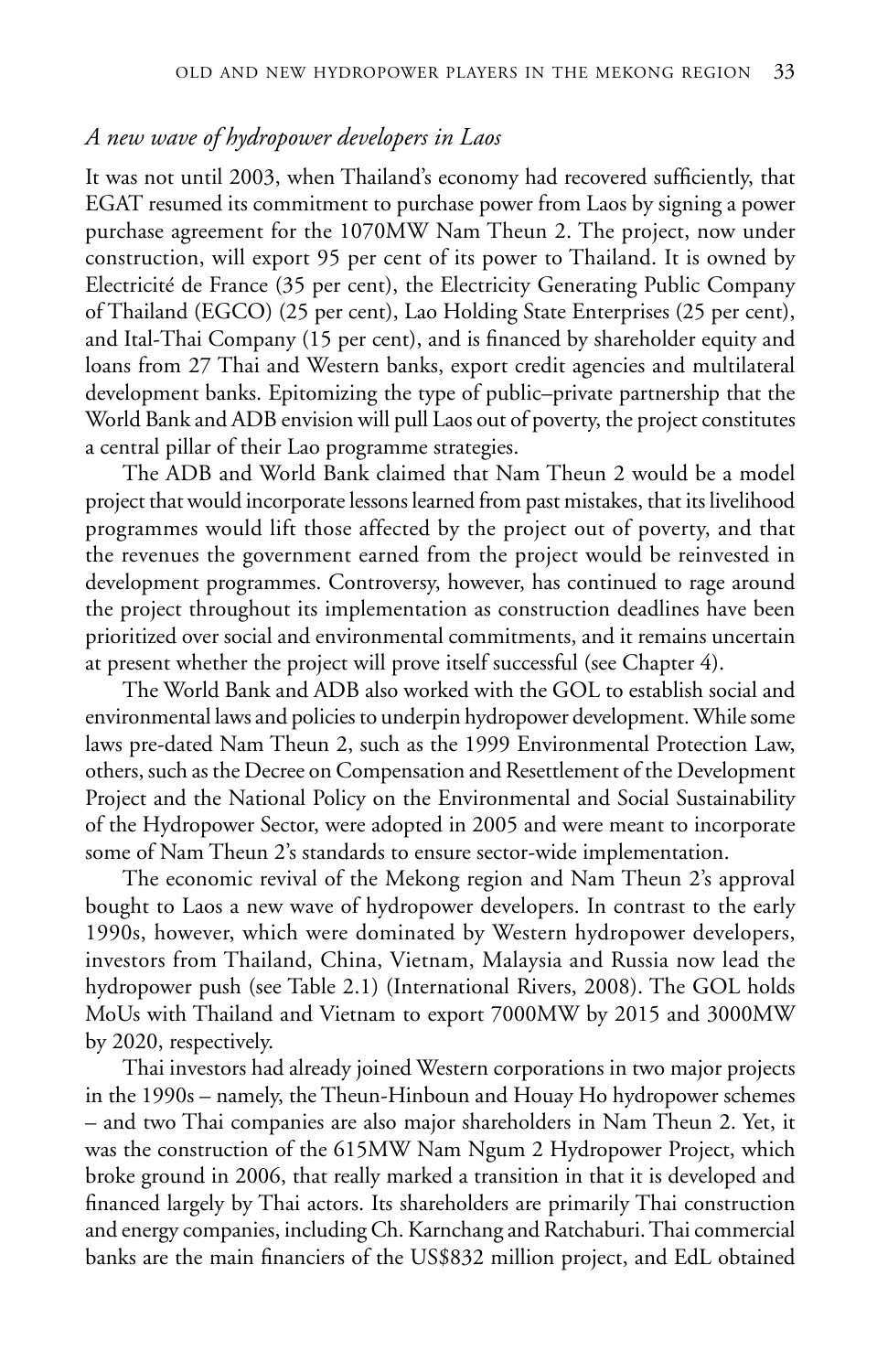| Status                                       |    | Number of projects Total capacity (MW) |
|----------------------------------------------|----|----------------------------------------|
| In operation                                 | 6  | 660**                                  |
| Under construction                           | 6  | 2249                                   |
| Project Development Agreement, Concession    | 12 | 4024                                   |
| Agreement or Power Purchase Agreement signed |    |                                        |
| or under negotiation                         |    |                                        |
| MoUs on feasibility studies signed           | 39 | 14.155                                 |

**Table 2.1** *Large hydropower projects in operation, under construction and planned in Laos\**

*Notes:* \* For projects over 10MW.

\*\* Around two-thirds of this operated power generation is exported to Thailand, with the remainder for the domestic market in Laos.

*Source:* Lao National Committee for Energy (2008)

its equity through a bond issue that was guaranteed by Thailand's Export–Import Bank. Thai power companies – led by Ratchaburi, EGCO and GMS power – and Thai construction companies, in partnership with companies from Malaysia, Japan and Korea, are now conducting studies on at least 15 new hydropower schemes in Laos, including 2 that are part of a list of controversial projects on the Mekong mainstream (see Table 2.2). As a result of Thailand's partial privatization process, EGAT remains a major shareholder in Ratchaburi and EGCO, two of Thailand's largest 'independent' power producers (Greacen and Greacen, 2004). As such, EGAT's key role in determining future power-sector investments has been flagged as a conflict of interest by Thai civil society groups.

Chinese companies are currently involved in two hydropower projects that are under construction in Laos, the Xeset 2 Dam and Nam Lik 1-2 Dam, and have secured MoUs to conduct feasibility studies on at least ten more projects. Sinohydro Corporation, a Chinese state-owned enterprise (SOE) and China's largest hydropower construction company, has spearheaded this push, signing five MoUs, including one for a 1100MW cascade on the Nam Ou River and the Pak Lay Dam proposed on the Mekong River mainstream. Sinohydro Corporation has an extremely weak environmental and safety record; in 2004, 2005 and 2006, it was reprimanded by the Chinese government due to construction and environmental accidents (Haggart, 2006).

Meanwhile, the Vietnam–Laos Joint Stock Company (VLPC)2 began construction of the 250MW Xekaman 3 Project in southern Laos in 2006. Financing for the project was largely provided by Vietnamese financial institutions, including the Vietcom Bank and the Bank for Investment and Development of Vietnam. The consortium is currently studying four more hydropower projects in the Sekong and Xekaman basins in southern Laos for electricity exports to Vietnam.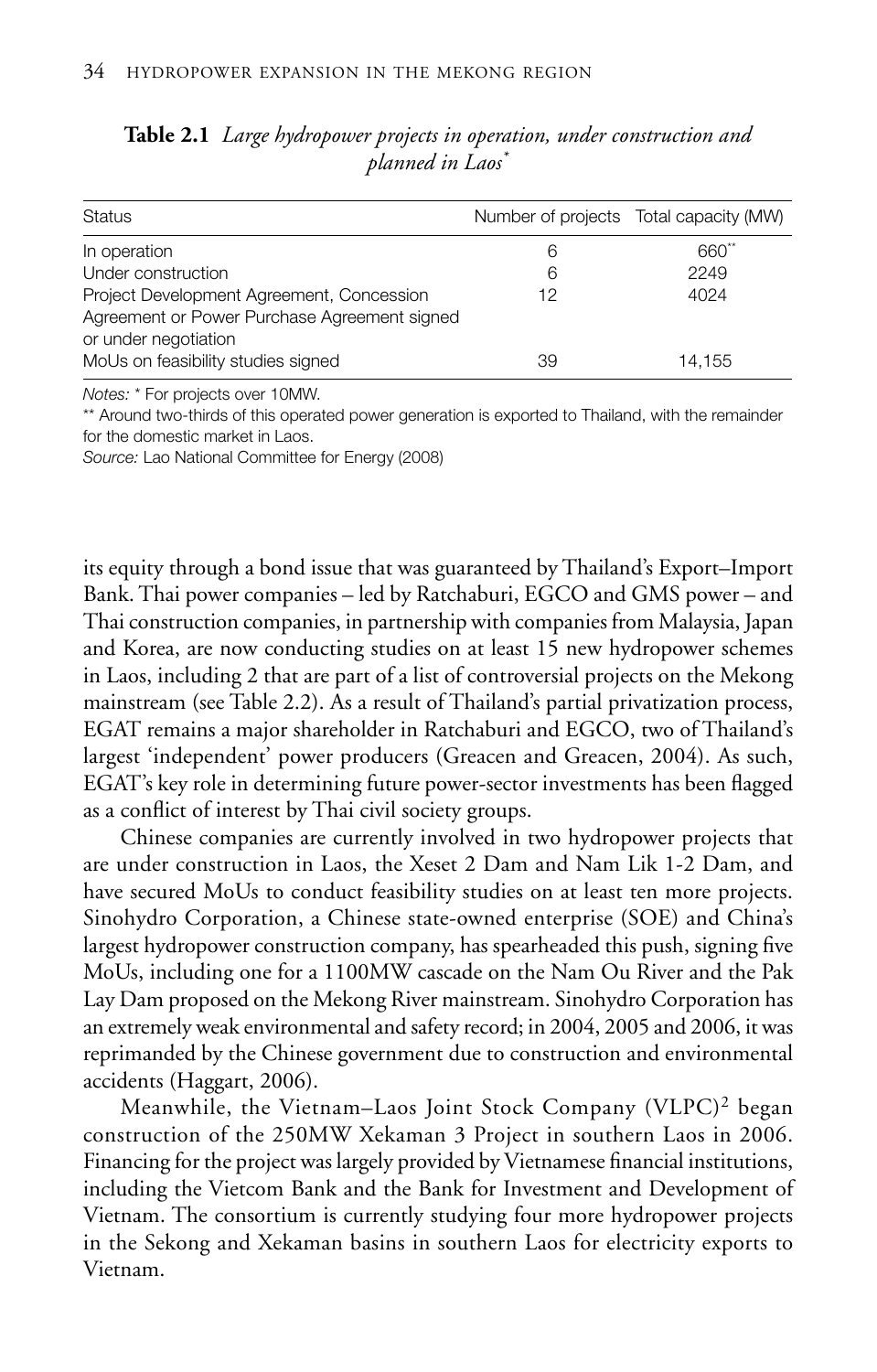| Project                                                            | Capacity<br>(MW) | Project sponsor                                                                                                      | <b>Status</b>                                                                                                       |
|--------------------------------------------------------------------|------------------|----------------------------------------------------------------------------------------------------------------------|---------------------------------------------------------------------------------------------------------------------|
| Pak Beng Dam<br>(Oudomsay<br>Province, Laos)                       | 1300             | Datang International Power<br><b>Generation Company</b><br>(China)                                                   | MoU for feasibility study<br>signed on 29 August 2007                                                               |
| Luang Prabang Dam<br>(Luang Prabang<br>Province, Laos)             | 1410             | PetroVietnam Power<br>Corporation (Vietnam)                                                                          | MoU for feasibility study<br>signed on 14 October<br>2007                                                           |
| Xayabouri Dam<br>(Xayabouri Province,<br>Laos)                     | 1260             | Ch. Karnchang Public<br>Company Ltd (Thailand)<br>and the Government of<br>Laos                                      | MoU for feasibility study<br>signed on 4 May 2007                                                                   |
| Pak Lay Dam<br>(Xayabouri Province,<br>Laos)                       | 1320             | Sinohydro Corporation,<br><b>China National Electronics</b><br>Import (China)                                        | MoU for feasibility study<br>signed on 11 June 2007                                                                 |
| Pak Chom Dam<br>(Loei Province,<br>Pak Chom district.<br>Thailand) | 1500             | Has not been officially announced, but consultants<br>have been observed undertaking surveys in Pak Chom<br>district |                                                                                                                     |
| Ban Koum Dam<br>(Ubon Ratchatani<br>Province, Thailand)            | 1800             | Ital-Thai Development Plc<br>(Thailand)                                                                              | Pre-feasibility study<br>completed April 2008.<br>Feasibility study underway                                        |
| Don Sahong Dam<br>(Khong district,<br>Champasak<br>Province, Laos) | 240 or 360       | Mega First Corporation<br>Berhad (Malaysia) and<br>Government of Laos                                                | MoU for feasibility study<br>signed on 23 March 2006<br>Project Development<br>Agreement signed 13<br>February 2008 |
| Sambor Dam<br>(Sambor district,<br>Kratie Province,<br>Cambodia)   | 465 or 3300      | China Southern Power Grid<br>Company (China)                                                                         | MoU for feasibility study<br>signed in November 2007                                                                |

**Table 2.2** *Proposed dams on the mainstream Mekong River*

*Source:* News reports from *Bangkok Post*, *Cambodia Daily* and *Vientiane Times*

#### *Environmental and social safeguard standards in Laos*

In Laos, a one-party socialist state, government criticism is rarely tolerated, press freedoms are curtailed, independent civil society organizations are restricted, and corruption is high (Stuart-Fox, 2006). These circumstances significantly enhance the risks associated with hydropower development – particularly for the hundreds of thousands of villagers poised to lose land, fisheries and other resources as a result. Hydropower development, while generating revenue for the government and generally proving profitable for private-sector investors, has incurred major environmental and social costs, a legacy of damage that remains largely unaddressed.

Many of the laws, regulations and policies developed in preparation for Nam Theun 2, with support from the ADB and World Bank, contain important provisions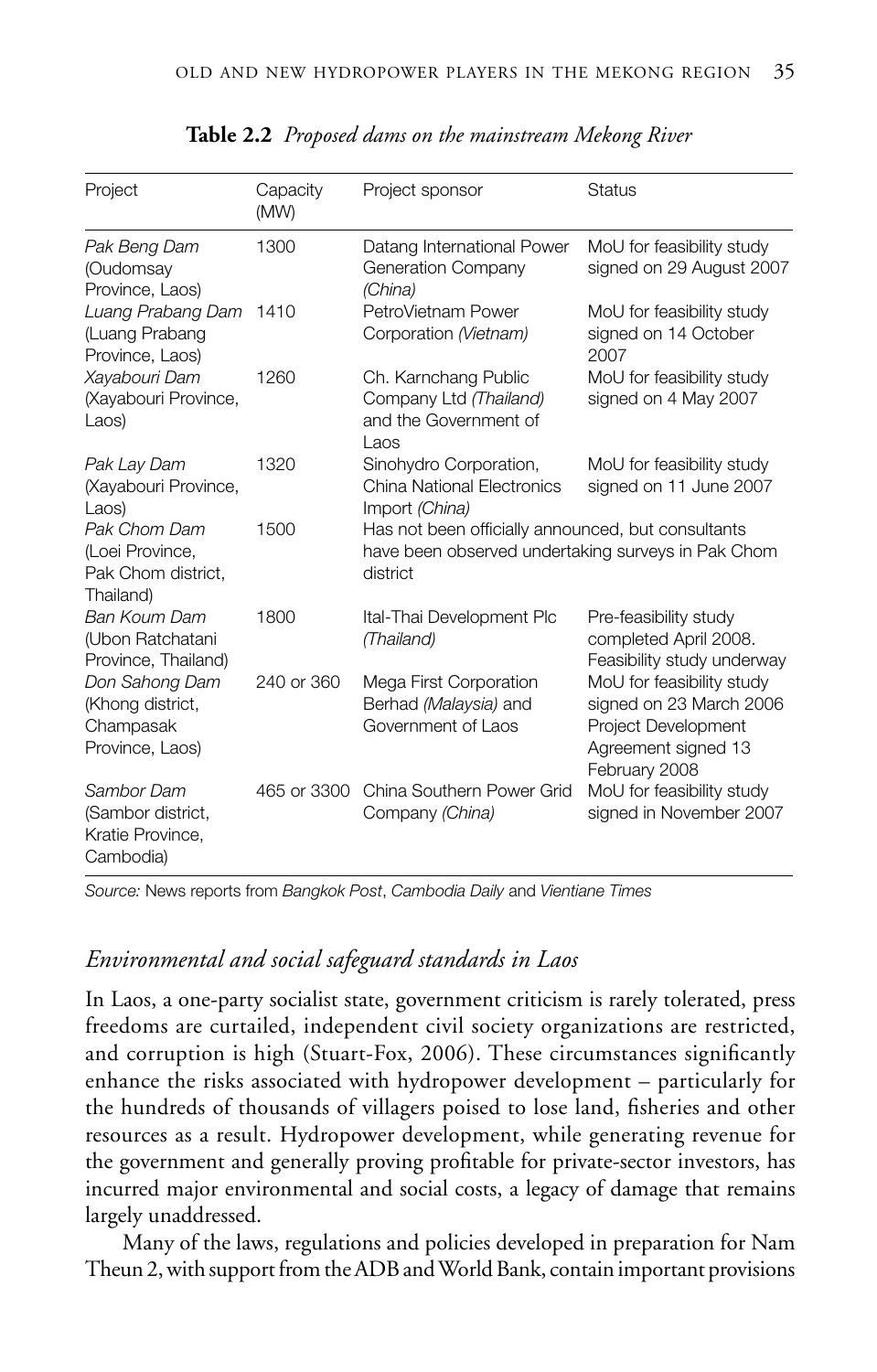to ensure participation, consultation, information disclosure, compensation and resettlement with livelihood restoration for affected communities. However, in practice, these provisions are often not being followed by the new developers and are not being enforced by the GOL (International Rivers, 2008). These implementation failures are most evident during the development and review of the environmental impact assessments (EIAs) and resettlement action plans for hydropower projects, which have generally not been disclosed to the general public and are often of questionable quality. Although the Nam Theun 2 Project has surpassed the standards of early Lao hydropower projects and can be credited with piloting several innovative aspects in Laos, such as the presence of independent monitors, a revenue management framework and a commitment to public reporting, implementation within both the Lao context and the tight timeframe of investors is problematic (see Chapter 4).

For many of the new hydropower developers, the ADB and World Bank's environmental and social safeguards are viewed as burdensome, time consuming and costly.<sup>3</sup> Now that private sources of finance are more readily available, these hydropower developers are less inclined to seek the banks' financial support (World Bank, 2007a). Despite this, both the ADB and World Bank plan to remain involved in the hydropower sector in Laos, principally through their ongoing support for the Nam Theun 2 Project and for the development of several regional transmission lines (World Bank, 2005b; ADB, 2007c). Both banks also plan to build the capacity of the GOL to manage hydropower development and the public finances that will be generated, and to support policy reform that will further facilitate private sector-led hydropower development. The ADB is considering supporting two new hydropower projects in Laos – Nam Ngum 3 and Nam Ngiep 1 – and the World Bank Group's Multilateral Investment Guarantee Agency may provide a guarantee to Sinohydro's Nam Ngum 5 Project.

#### **Vietnam: Racing to meet power demand**

The rapid economic growth of Vietnam has seen a massive forecasted increase in demand for power – currently growing at 16 per cent per year – which the state-owned electricity utility, Electricity of Vietnam (EVN), is struggling to meet (World Bank, 2006). The World Bank estimates that investments of US\$3 billion annually are required for new generation and transmission infrastructure until 2010 alone, significantly exceeding EVN's own resources.

Until the late 1990s, hydropower constituted the backbone of Vietnam's power supply. More recently, however, fossil fuel-fired power stations have become predominant. At present, around one quarter of Vietnam's economically viable hydropower is in operation and efforts are well under way to exploit the remaining 17,000MW potential by 2025 (EVN, 2006).

Since the World Bank and ADB resumed operations in Vietnam during the early 1990s, they have loaned heavily to EVN (ADB 2007d; World Bank, 2007b).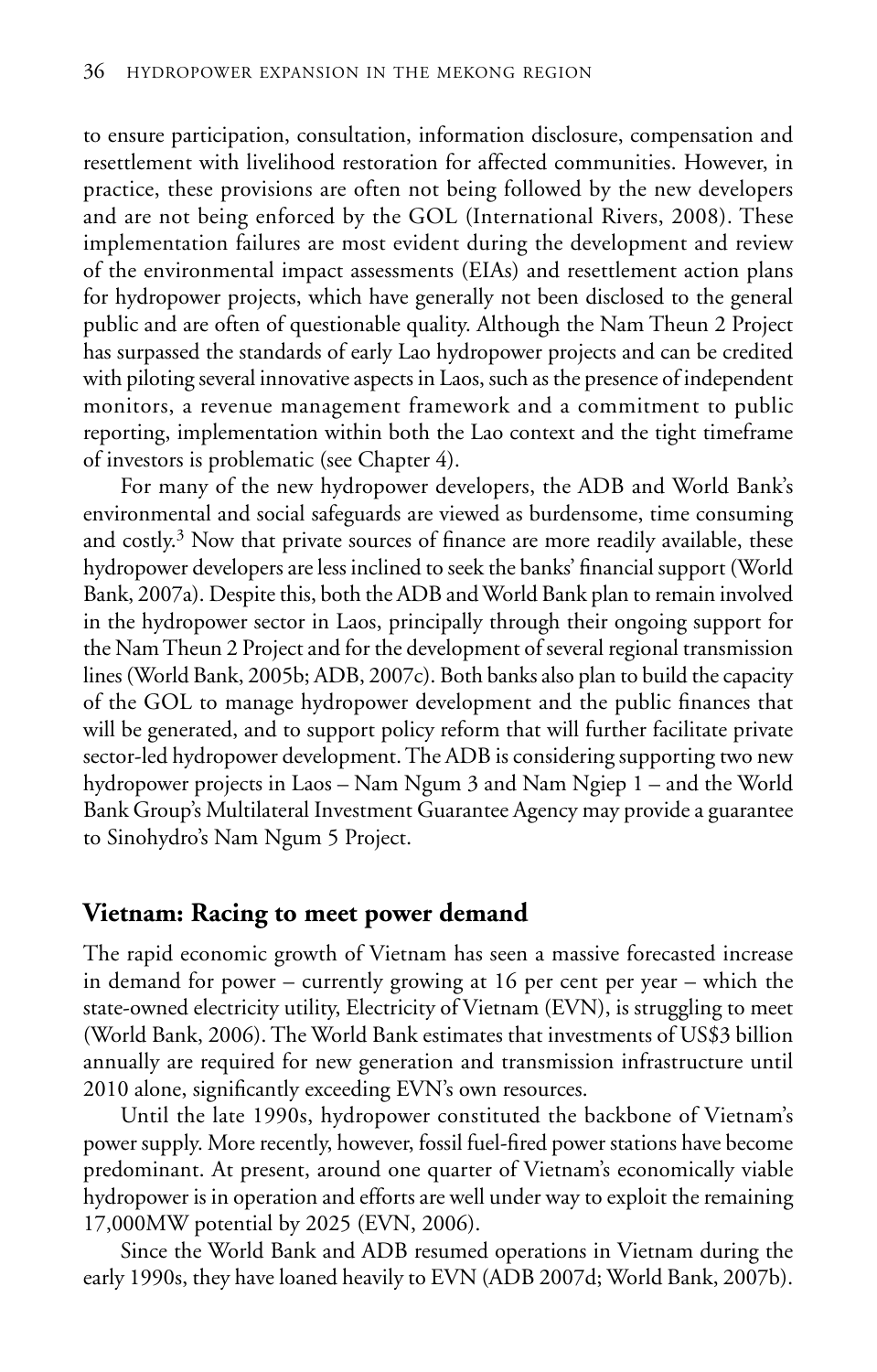At the same time, they have also pushed for sweeping power-sector reforms, calling for a greater role for private-sector power generators, the restructuring of EVN into shareholding companies, and the establishment of a competitive power market. The reforms cumulated in the promulgation of a new Electricity Law in 2004 and the establishment of the Electricity Regulatory Authority of Vietnam.

As such, since 2004, EVN has undergone a process of corporatization that will ultimately involve selling shares in up to 50 of its power plants and other subsidiary enterprises, while maintaining a state monopoly over the transmission network and the largest dams such as Son La, Hoa Binh and Yali Falls (Reuters, 2007). The utility hopes to earn more than US\$700 million by selling shares in many of its power plants. EVN is also borrowing heavily from commercial sources, export credit facilities, bond issues and overseas development aid to fund its expansion plans. A growing number of private-sector independent power producers are also operating in Vietnam, mainly developing profitable thermal power stations, leaving the development of less-profitable hydropower stations to EVN (World Bank, 2006).

To secure its electricity supply, Vietnam has also looked to its neighbours, partly facilitated by the ADB's GMS programme. Since September 2004, Vietnam has imported growing quantities of electricity from China and has exported increasing volumes of coal (Bo, 2008). From Laos, by 2010, Vietnam will import power from the 250MW Xekaman 3 Dam, the first of at least nine hydropower projects it is considering in Laos (Lao National Committee for Energy, 2008). In June 2007, EVN agreed with Cambodia's government to undertake feasibility studies on the Lower Sesan 2, which would export some of its electricity to Vietnam.

Large hydropower dams in Vietnam have often caused serious social upheaval and high environmental costs (Hirsch, 1998; CRES, 2001; VUSTA, 2006). The planned Son La Dam, for example, requires the resettlement of up to 100,000 mainly ethnic minority people (VUSTA, 2006). Although Vietnam passed a Law on Environmental Protection in 2005 and despite a growing recognition amongst hydropower proponents in Vietnam of the need to fairly address the environmental and social impacts of large dams, experience has been limited and implementation weak (World Bank, 2006).

The ADB and World Bank have been involved in various hydropower planning studies in Vietnam since the early 1990s. The World Bank, for example, conceived the preparation of Vietnam's *Hydropower Master Plan*, completed in 2001 with funding by the Norwegian and Swedish development agencies (Lang, 2000). The ADB funded the *Sekong-Sesan and Nam Theun River Basins Hydropower Development Study*, completed in 1998, that prioritized six dams for further development within the three river basins shared by Cambodia, Laos and Vietnam (Lang, 1998). The ADB would have gone on to fund the Sesan 3 Dam in Vietnam, but its own project preparation technical study prepared in 2000 revealed the 'severe to catastrophic' impacts of the Yali Falls Dam (commissioned in 2000, located upstream of the Sesan 3) on tens of thousands of Cambodian villagers downstream. EVN ultimately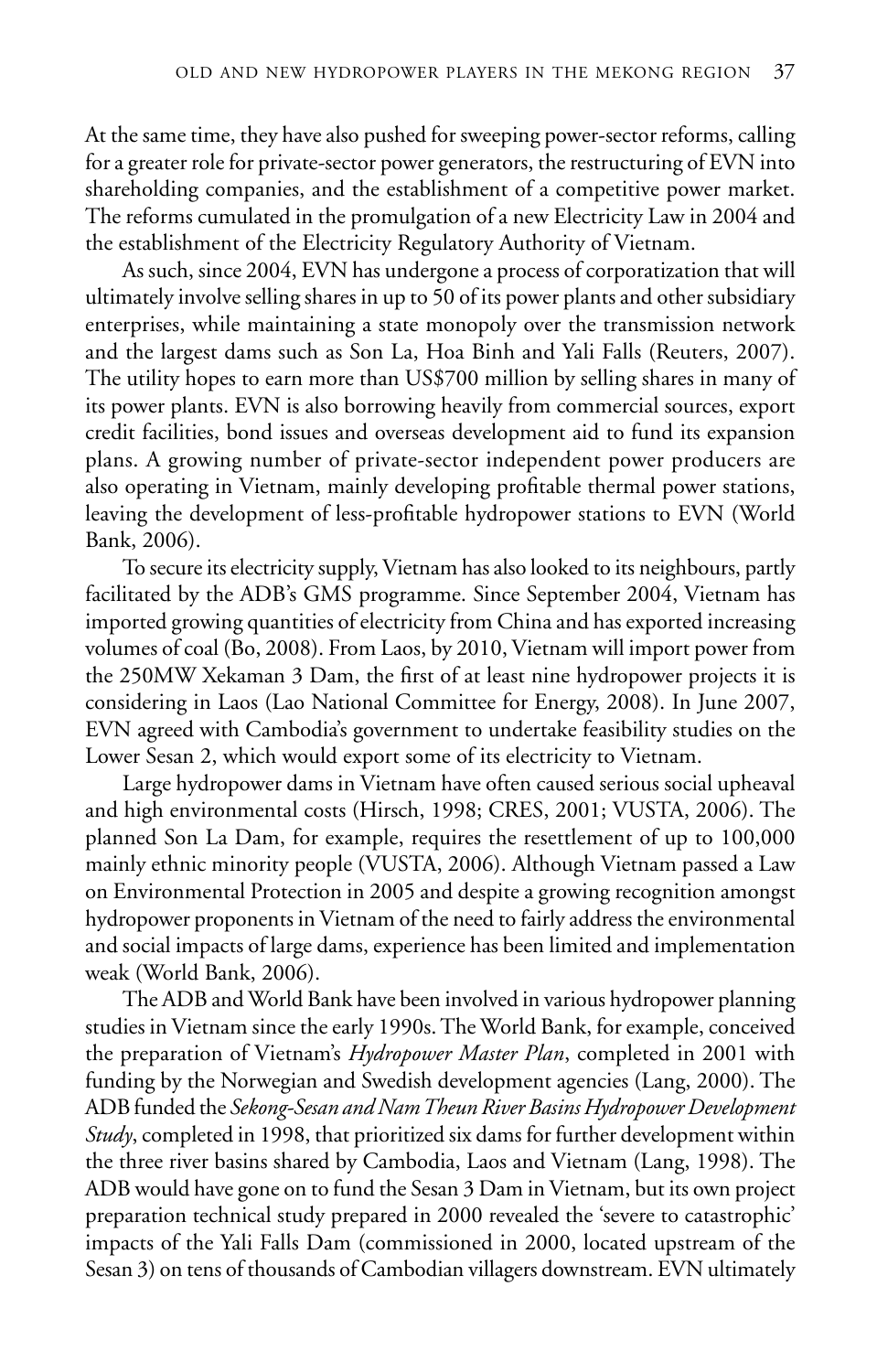acquired funding from Russian sources rather than conduct a transboundary study required by ADB that ultimately could have required them to pay compensation to the affected villagers (Hirsch and Wyatt, 2004).

In June 2008, the ADB financed its first hydropower project in Vietnam, the US\$270 million 156MW Song Bung 4 Hydropower Project in Quang Nam Province, central Vietnam. To give grounds for its involvement, the ADB established a river basin management organization and undertook a cumulative impact assessment; yet it approved the project despite the fact that its reservoir will submerge 143ha of Song Thanh National Park and the resettlement consultation process was found to fall short of ADB safeguard standards (RDSC and BIC, 2008). The World Bank is also seeking to provide a loan for the US\$310 million 250MW Trung Son Hydropower Project in Thanh Hoa Province, north-western Vietnam.

Both the ADB and World Bank have also supported transmission infrastructure in Vietnam, including regional interconnections. The ADB's US\$360 million support for transmission lines in northern Vietnam connects the controversial Son La Hydropower Project to its domestic load centres. The ADB has justified its association with the Son La Project – which is not subject to and certainly does not attain the ADB safeguard standards – by stating that the dam would have gone ahead anyway, with or without the bank's support for the associated transmission infrastructure. Instead, the bank has claimed to try to improve the project by providing technical assistance for its resettlement and environmental programmes, although these have found limited success. Whether projects such as Son La should be considered as 'associated projects' and, therefore, subject to the ADB's safeguard standards before supporting loans are supplied is questioned by civil society groups and is a grey area within the bank's policy. Under similar dubious circumstances, the World Bank funded the transmission line that connected the Yali Falls Dam to Ho Chi Minh City (Trandem, 2008).

EVN has also welcomed other foreign assistance for its dam projects, especially from those whose financing does not come with rigorous social and environmental conditionalities. In 2006, for example, partnering with EVN, China Southern Power Grid Company invested US\$28 million in the 21.4MW Lao Cai Hydropower Station (Bo, 2008). In January 2008, the Indian Export–Import Bank provided a US\$45 million concessional loan for the 200MW Nam Chien Hydropower Plant, complementing the US\$156 million provided for the project mostly by Vietnamese banks. Russian financial and technical support has continued to be important, especially on controversial projects such as Son La and Sesan 3.

#### **Cambodia: Big plans for hydropower**

Cambodia is on the threshold of an extensive domestic hydropower development programme, backed mainly by Chinese developers and financiers. In Cambodia, the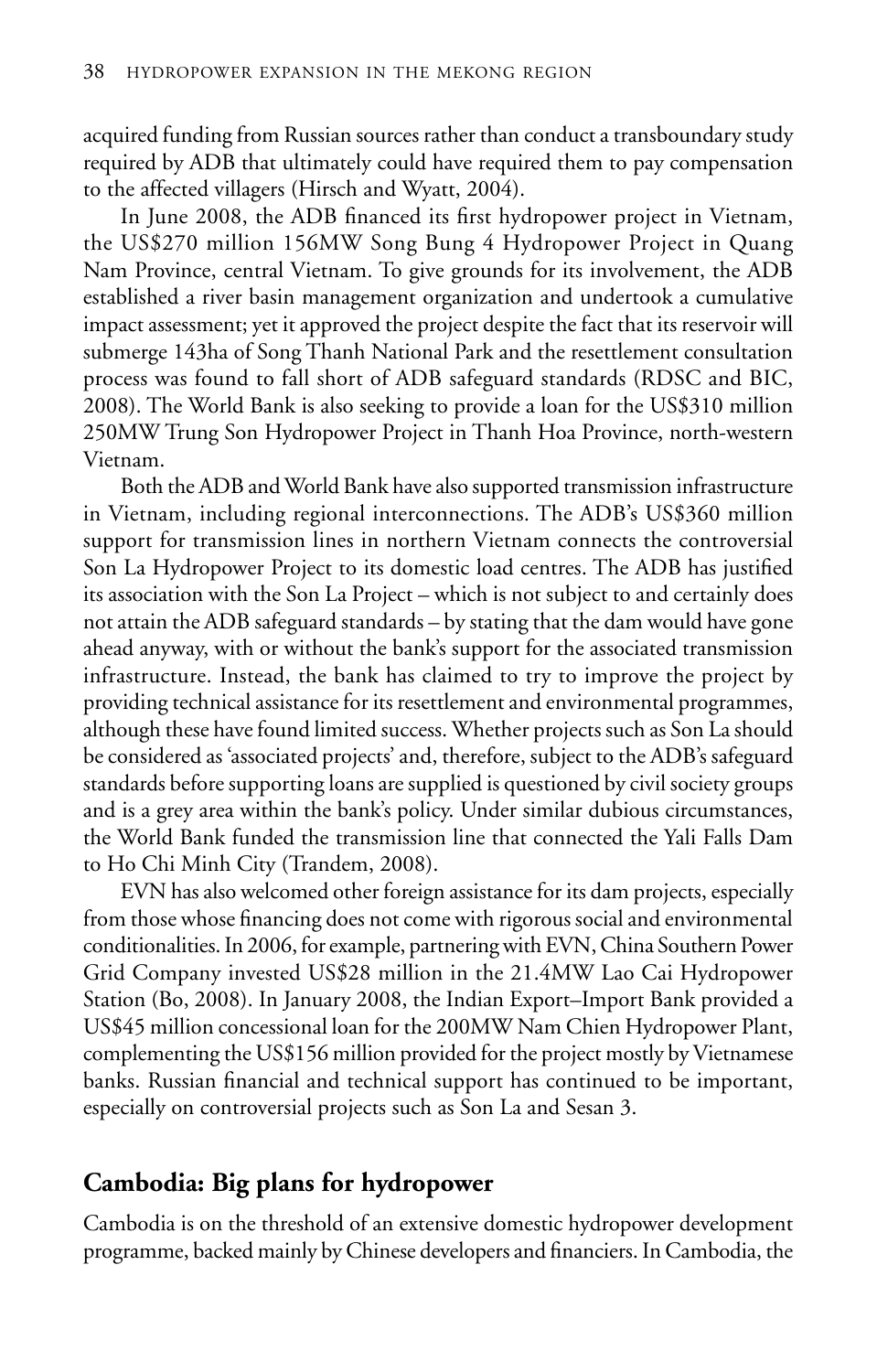cost of electricity is amongst the highest in the world and electricity infrastructure remains rudimentary, a result of decades of fighting and political turmoil (ADB, 2005a). Cambodia's political elites have expressed strong support for large-scale hydropower projects, citing the need to secure access to cheap electricity to supply Cambodia's expanding economy (International Rivers and RCC, 2008).

Until recently, Cambodia has struggled to attract investment for major hydropower development. Western bilateral donors and the multilateral development banks have proven reluctant to provide support, in part over concerns about environmental and social impacts. The World Bank's and ADB's initial efforts focused on rehabilitating power supplies in Phnom Penh and the provincial centres, and have since focused mainly on expanding electricity transmission and distribution, rural electrification, and developing Cambodia's electricity institutional and legal framework (ADB, 2005a; World Bank, 2005c). As a result, the Electricity Authority of Cambodia was established in 2001. In line with ADB and World Bank policy, this framework also places the private sector centrally to developing Cambodia's power system.

Over the past several years, China's political and economic ties with Cambodia have strengthened and the Chinese government has indicated high-level support for Cambodia's hydropower plans. To date, deals have been finalized on four major hydroelectric projects, all of which will be built by Chinese companies. Construction of the 193MW Kamchay Dam, located in Bokor National Park, Kampot Province, by Sinohydro Corporation commenced in late 2007 (see Box 2.2). The 120MW Stung Atai project, to be developed by the China Yunnan Corporation for International Techno-Economic Cooperation, was approved in February 2007, followed in June 2008 by the 246MW Stung Tatay Dam and the 338MW Stung Russey Chrum Krom Dam (Associated Press, 2008). Reportedly, a further nine hydropower projects are planned to be built in Cambodia by 2019 (*XFN–ASIA*, 2008).

In contrast to the intense competition between hydropower developers in Laos, Chinese hydropower companies appear to have largely cornered Cambodia's hydropower market. Aside from Chinese companies, the only other hydropower developer known to be conducting a feasibility study in Cambodia is a subsidiary of EVN for the (controversial and risk-prone) Lower Sesan 2 Dam.

The ADB and World Bank, although not directly funding hydropower projects, have subsidized their development through supporting the construction of several domestic and regional high-voltage transmission lines (ADB, 2005a).

#### **Myanmar: Thai and Chinese companies move in**

Myanmar has plans for extensive hydropower development to generate electricity for domestic use, and for export to Thailand and China for revenue generation (Win Kyaw, 2006). Myanmar's total hydropower potential is a substantial 39,720MW, of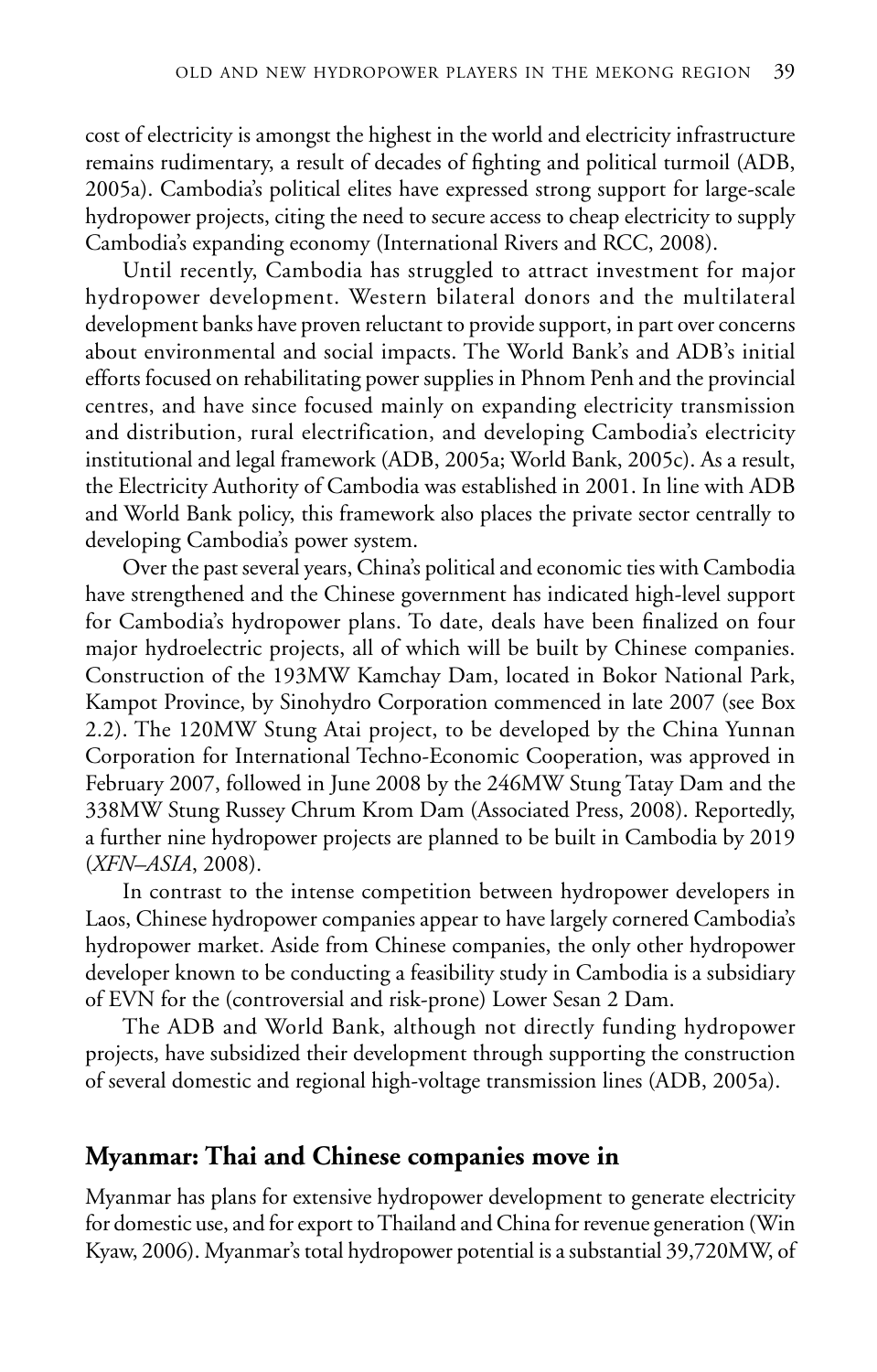# **BOX 2.2 KAMCHAY DAM, CAMBODIA**

In April 2005, the Cambodian government awarded Sinohydro Corporation a contract to develop the Kamchay Hydropower Scheme - Cambodia's first large dam. Highlevel Cambodian and Chinese government officials pushed forward the Kamchay Dam in closed-door negotiations that largely left other stakeholders, including the local authorities and the public, out of the process. Financing for the Kamchay Dam was secured in April 2006 from China Exim Bank. The project had previously been considered by the Canadian International Development Agency (CIDA) a decade earlier, but was eventually dropped because of social and environmental concerns.

 The 110m high dam, now under construction, is located in Bokor National Park, southwest Cambodia, and will flood 2000ha of protected forest. According to a 2002 survey, this forest is the habitat of 31 mammals and 10 endangered species, including Asian elephants, leopard cats and tigers. This area is also an important source of nontimber forest products for local residents, many of whom depend upon the income earned through selling the forest products. It is not known if Sinohydro Corporation will provide compensation or support the development of alternative livelihoods. There are also concerns that poor river water quality could devastate the local tourism industry, pollute irrigation water that feeds the abundant durian orchards and rice fields nearby, and contaminate Kampot town's water supply extracted just downstream of the planned dam site. Shortly after construction commenced, the *Cambodia Daily*  reported that water contamination from construction activities and untreated sewage discharges from the workers camp into the Kamchay River had caused tourism to plummet from 60,000 people in February to 7700 in March at the popular Touk Chuu rapids immediately downstream (*Cambodia Daily*, 2008).

 Sinohydro Corporation will build, own and operate the Kamchay dam for 44 years, despite the unusual contract length having been questioned in political debates.

which approximately 25,000MW is large-scale hydropower dams (approximately 35 projects). Myanmar plans to bank-roll these projects mainly through loans and suppliers' credits from China, through government funds, and by encouraging private-sector investment. As of 2006, there were only ten hydropower stations larger than 10MW in operation in Myanmar with a total capacity of 745MW supplying domestic demand.

In Myanmar, many major development projects, including large dams, take place in ethnic minority areas. The country's laws allow for no public participation in decision-making, require no environmental, social or human rights impact assessments, and effectively offer no access to justice (BRN, 2008). Increased militarization around project areas often results in the use of forced labour and forced portering, forced relocation and other human rights abuses. Increased troop presence leaves women particularly vulnerable to abuse, including to sexual violence. Large dams in Myanmar benefit foreign investors while continuing to support Myanmar's military junta financially and politically.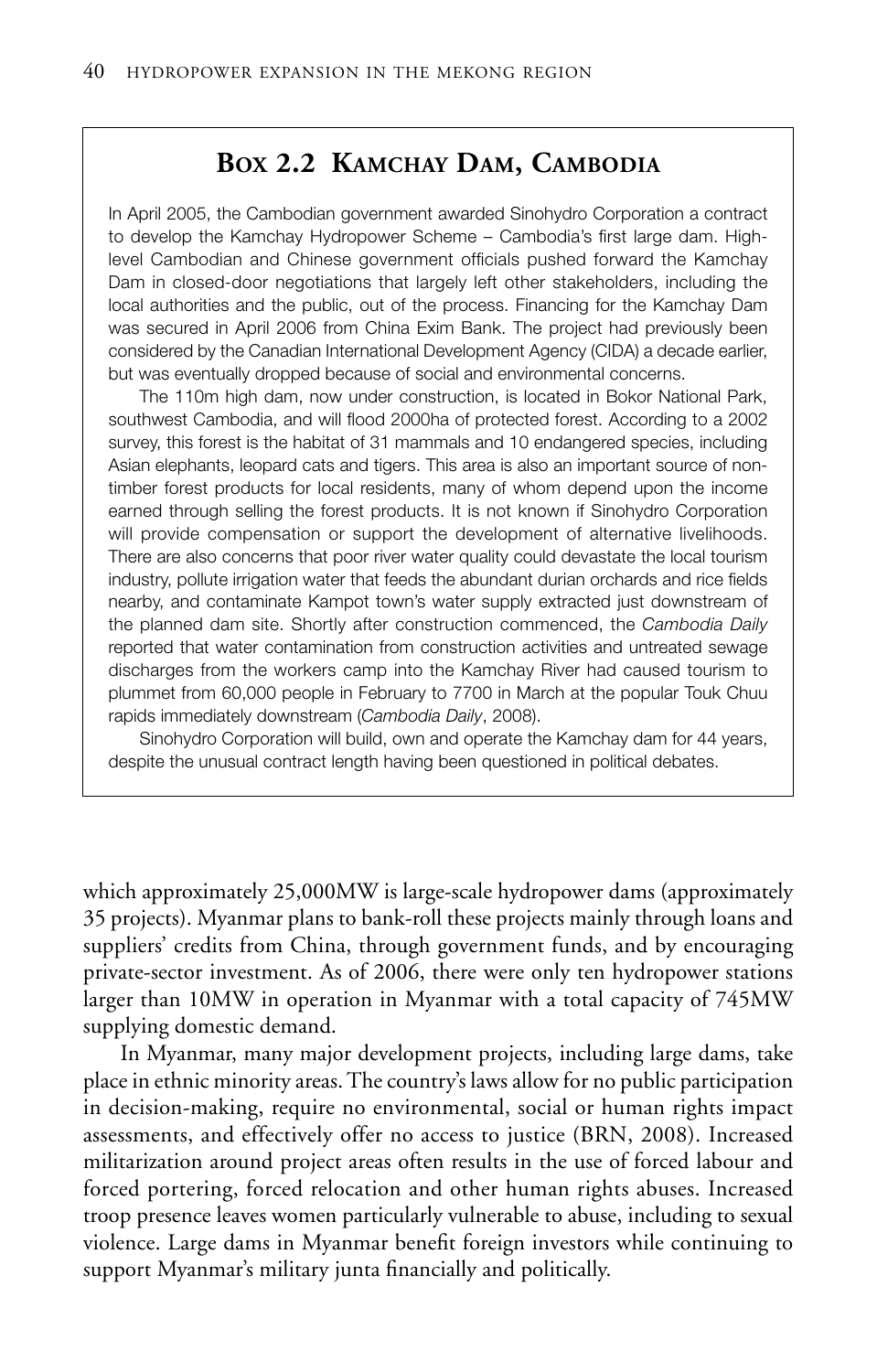Between 1997 and September 2007, at least 14 Chinese companies became involved in at least 40 hydropower projects in Myanmar (EarthRights International, 2007a). Major hydropower dams being planned with strong Chinese backing include the Hutgyi and Tasang dams on the Salween River, the Shweli River cascade, and seven dams on the Ayeyarwady (Irrawaddy), N'Mai Hka and Mali Hka rivers, the first of which will be the 3600MW Myitsone Dam (see Chapter 5).

The Government of Thailand signed an MoU with Myanmar in July 1997 to purchase up to 1500MW of power by the year 2010. In May 2005, Thailand's Ministry of Energy signed an MoU with Myanmar's Ministry of Electric Power to develop hydropower projects on the Salween and Tanintharyi rivers (EGAT, 2008). Thai companies have actively sought joint ventures with Chinese partners, such as Sinohydro and Gezhouba, to develop the hydropower dams on the Salween River.

Although the ADB and World Bank currently do not provide loans or grants to Myanmar, representatives of Myanmar's regime continue to join regional meetings hosted by the banks, particularly those of the ADB's GMS. This, in the eyes of some, constitutes a dubious interpretation of the bank's current embargo on Myanmar (EarthRights International, 2007b). By attending the GMS's regional electricity meetings and participating in its studies, the Myanmar military junta has gained the opportunity to further Myanmar's integration into GMS, undermining Western-led pressure for political reform.

## **A CHANGING WORLD: THE BANKS SEEK TO REINVENT THEMSELVES**

In the aftermath of the 1997 Asian financial crisis, Mekong governments made deliberate efforts to expand their options to finance development plans. Except in Myanmar, the economies of the Mekong countries, in general, are exhibiting strong growth, and, especially in Thailand and Vietnam, there is increasing domestic liquidity. The growing influence of international private capital and bilateral funds from new economic powers, such as China and India, are radically shifting the architecture of international finance and are increasingly predominant over development bank financing.

#### **Shifting roles and expanded lending instruments**

These new sources of project financing have forced the ADB and World Bank to reconfigure their operations. An examination of the banks' key operational and sector strategy papers reveals that the banks refuse to become totally redundant in the Mekong region's project financing. Although bypassed by private and institutional banks, it seems too early to dismiss them as irrelevant because they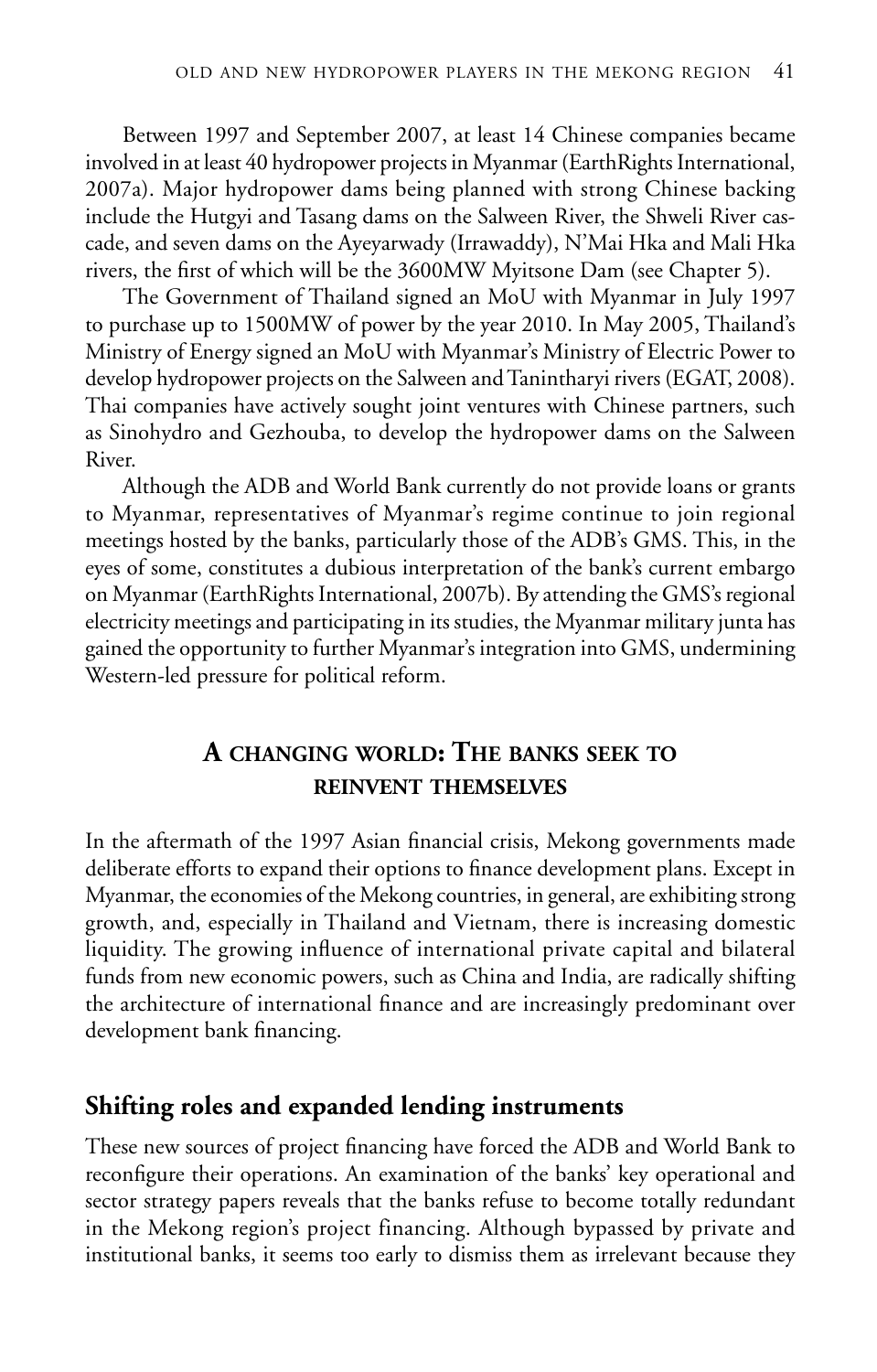appear to be making inroads into reinventing their roles to maintain regional influence.

In middle-income countries, such as Thailand, the banks have sought to redefine their role from project-led financiers to 'knowledge solution' providers (ADB, 2008). In order to achieve this, the banks' country offices now host more in-house experts that help, if not initiate, the identification of priorities and reform targets for countries to access more funding. The banks claim to root their policy advice and analytical studies in alignment with the borrowers' own development plans.

The ADB and World Bank agenda also remains unchanged. The banks justify their engagement in the Mekong hydropower industry on the basis of fulfilling their self-assigned mandate to reduce poverty. As energy is seen as a prerequisite to economic growth, the banks view the Mekong region's water resources as a vast opportunity for investment in hydropower, and their support for the sector as critical to alleviating poverty.

The banks have refined their overarching strategy towards promoting private sector-led investment, using their expertise and finance to build public–private partnerships or otherwise lever private capital (ADB, 2001, 2005b). The banks do not necessarily see private equity funds, commercial banks and independent power producers as competitors. Instead, the banks are confident that they can adapt to the entry of new players by striking co-financing agreements, direct lending, investing in equity or providing risk guarantees.

To build these new partnerships with the private sector, as well as appear more attractive to low- and middle-income countries, the ADB has sought to repackage itself, especially through expanding its lending instruments (ADB, 2007e). They now include loans in local currency rather than in US dollars, and a multi-tranche financing facility under which the bank commits to financing an entire sector or multiple tranches of a large project. The ADB is also now offering loans and guarantees to sub-sovereign government agencies, such as provincial governments, and state-owned enterprises, without requiring guarantees from central government. The ADB is moving ahead to mainstream its lending instruments despite concerns about possible loopholes that would avoid rigorous application of environmental and social safeguards, lessen compliance with information disclosure and anti-corruption policies, and reduce the bank's board and management's project oversight (Fried et al, 2008).

Pressure on the ADB to keep its business afloat has led the bank to push for the dilution of its environmental and social safeguard policies, and in 2005 the ADB launched a process to redraft the policies. A consultation draft released in October 2007, in the eyes of civil society organizations, essentially eviscerated the bank's current environmental, indigenous peoples and involuntary resettlement safeguards policies, and replaced them with far shorter and more vague 'policy principles', together with a weakened commitment to information disclosure for lending operations to the private sector (Fried et al, 2008).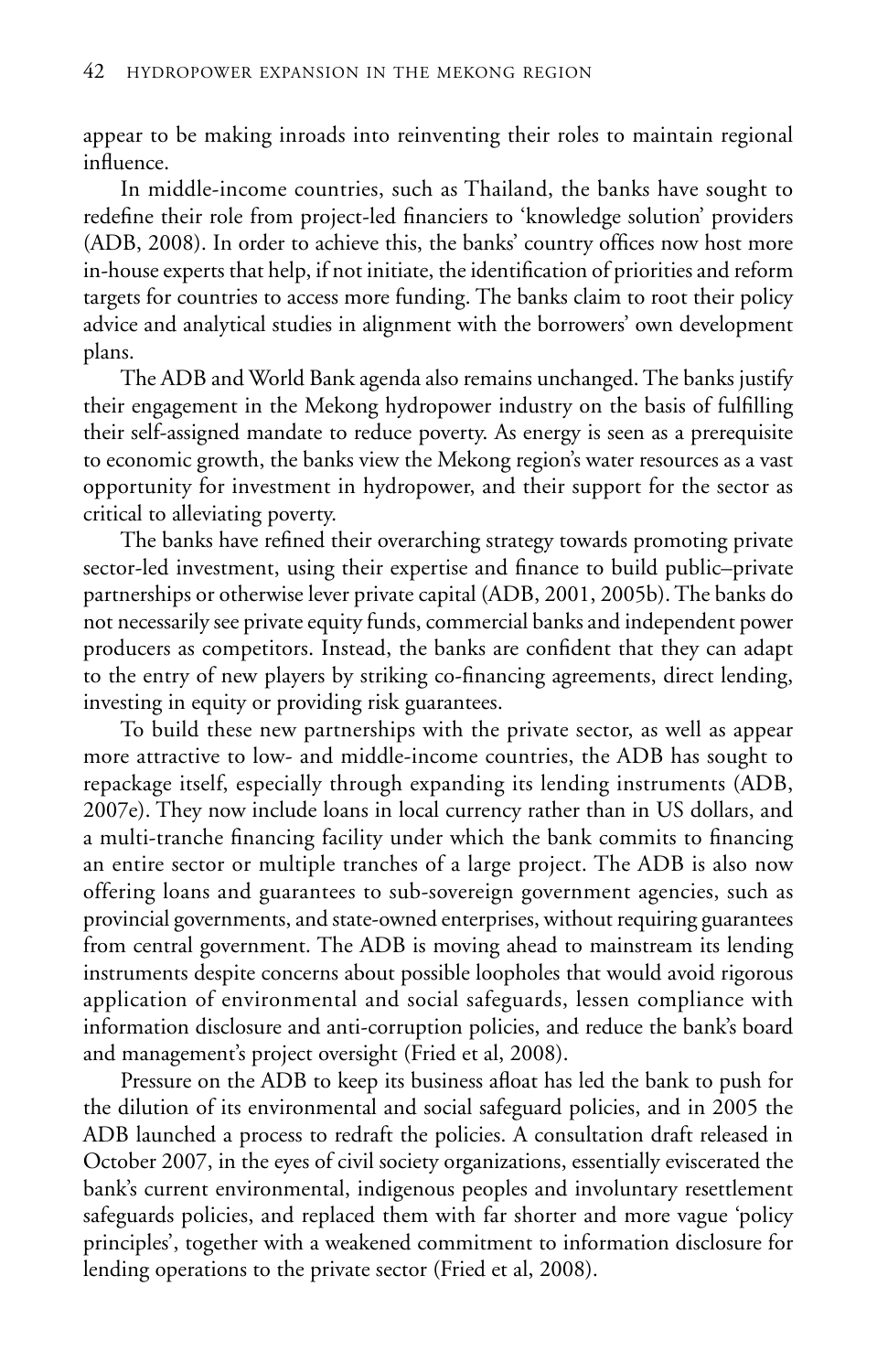Since 2005, the World Bank has piloted a Country Safeguard Systems (CSS) approach that relies more heavily on national procedures and laws instead of the bank's own policies. Principles rather than policies and mandatory procedures are used in the CSS approach. This approach is considered applicable if the host country's laws are judged by the bank to be equivalent in content, intent and spirit to its own safeguard policies. Responding to demands from borrowing countries, the CSS approach is intended to shorten the bank's loan transaction period and to reduce project costs. The ADB now plans to adopt an equivalent Country Safeguard Systems approach, and intends to pilot the method in Vietnam.

Independent evaluation of the World Bank's application of the CSS approach, however, has revealed that environmental and social standards can slip because:

- the principles used to implement the CSS approach can be less stringent than the bank's original environmental and social policies;
- the borrower's national laws, policies or measures can be inconsistent with or weaker than the bank's previous project management standards;
- national capacities to implement safeguards may not be sufficient and are not realistically addressed by the bank; and
- an affected community's ability to invoke the World Bank's 'accountability mechanism', which can halt a project if the bank's safeguard policies are violated, is more difficult because it can be unclear whether a policy has been violated (CIEL, 2007).

The World Bank has yet to prove that its CSS approach – still at pilot stage – ensures that environmental and social standards are of equal quality to the bank's existing safeguard policies.

#### **Regional initiatives: A key role for the development banks**

The ADB and World Bank, in the face of declining demand for their conditionalitytied project financing loans, have attempted to recast themselves as purveyors of international best practice for the region and as 'honest brokers' of regional cooperation initiatives.

In a working paper released in June 2006, the World Bank, the ADB and the Mekong River Commission (MRC) outlined their major new collaborative initiative: the Mekong Water Resources Assistance Strategy (MWRAS) (World Bank and ADB, 2006). It promotes the construction of controversial water infrastructure projects in three sub-regions of the Mekong Basin where transboundary impacts would occur that include dams, irrigation schemes and water transfer projects – namely, north-eastern Thailand and north-western Laos, where large-scale transbasin water transfers are proposed; the Sesan, Srepok and Sekong ('3S') river basins where the interests of Cambodia, Vietnam and Laos coincide under extensive hydropower development plans; and the Mekong Delta shared by Vietnam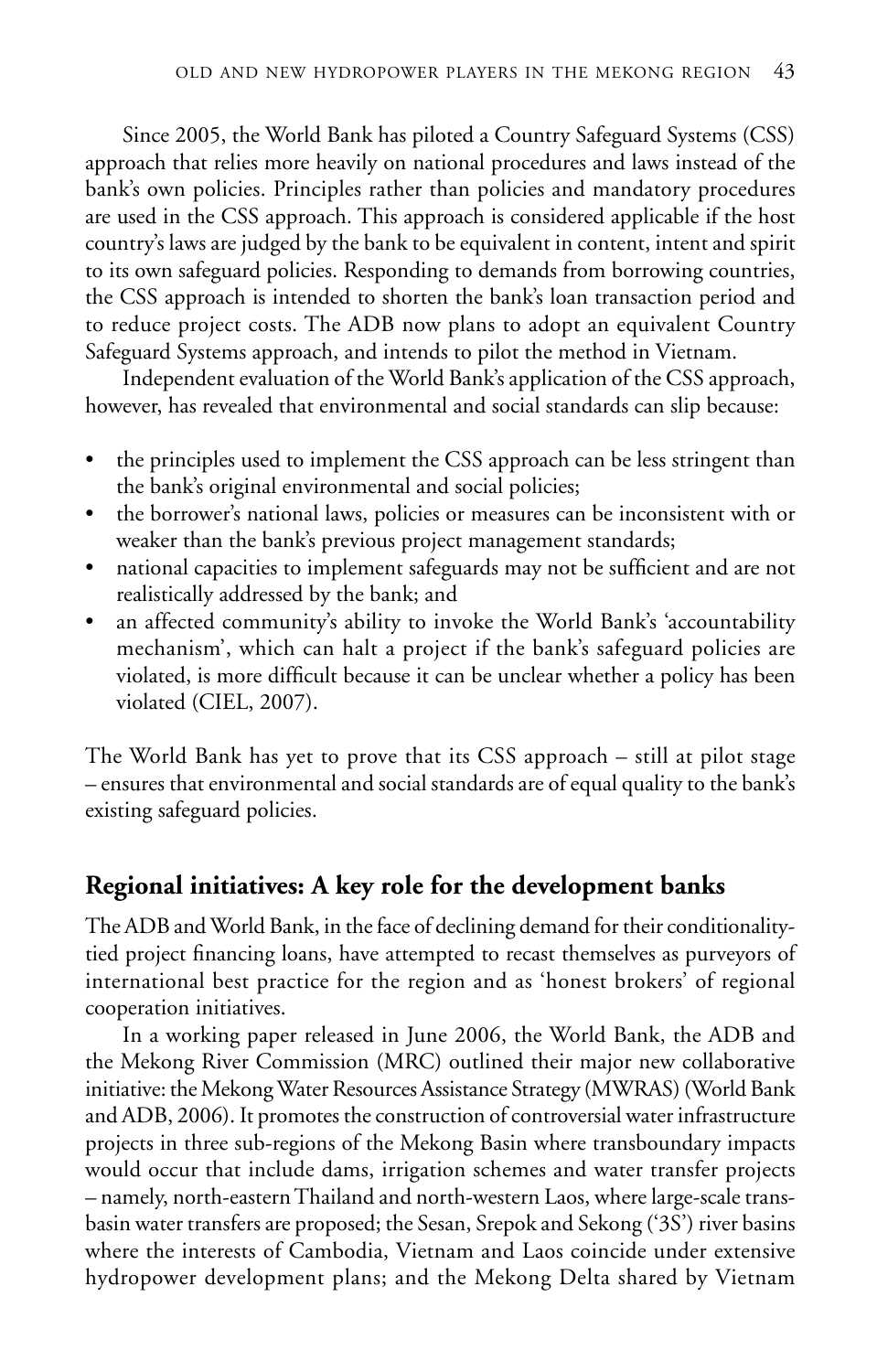and Cambodia to address flood/navigation/agriculture and wetlands-associated projects. The strategy claims that livelihood restoration programmes for affected communities could mitigate any negative impacts from the projects, suggesting that affected communities might even benefit from the new river flows, leading to potential win–win situations.

The MWRAS project drew wide criticism from civil society groups (IUCN et al, 2007). Key concerns included:

- The MWRAS claimed that economic and other pressures on each of the Mekong countries mean that it is inevitable that large-scale water infrastructure projects will go ahead. The MWRAS did not question whether the infrastructure projects themselves are the most effective way to reduce poverty in the region or if they are sustainable.
- The MWRAS misleadingly extrapolated the results of a hydrological model to suggest that the Mekong River could accommodate further extensive infrastructure development. The model's results were narrowly hydrological and failed to account for ecological or socio-economic impacts, particularly the subtleties of the flood pulse ecosystem (Lamberts, 2008; see Chapter 13).
- The MWRAS calls for closer collaboration between the banks, the MRC and the four member states to develop new infrastructure projects. It encourages reorienting the MRC's role from that of a basin *management* organization to that of a basin *development* organization. Given that numerous actors, including the banks, are already heavily promoting infrastructure-oriented development in the basin, civil society groups and some of the MRC's donors argue that the MRC should work to emphasize the joint management and conservation of the river basin, embracing local participation and diverse perspectives (Hirsch and Mørck-Jensen, 2006).

Independently from the ADB, the World Bank has also led recent regional initiatives. In September 2007, the World Bank hosted the Thai–Lao Sustainable Hydropower Forum in Bangkok, which invited senior representatives from the governments of Laos and Thailand, existing project operators, project developers, financiers and civil society to discuss working towards a triple bottom line approach (economic, environmental and social) for the Laos hydropower sector (World Bank, 2007a). The forum indicated a move by the World Bank to address the fact that hydropower projects subsequent to Nam Theun 2 were failing to replicate its standards. The forum issued a joint communiqué, co-signed by Thailand's minister for energy and the Laos minister of energy and mines, which indicated a commitment to work towards 'enhancing the quality of investments to make the hydro power sector both environmentally and socially responsible and sustainable in Laos'. The governments agreed to form a bilateral task force to develop an action plan, and a second forum is planned for late 2008. Whether these commitments will translate into action on the ground remains to be seen.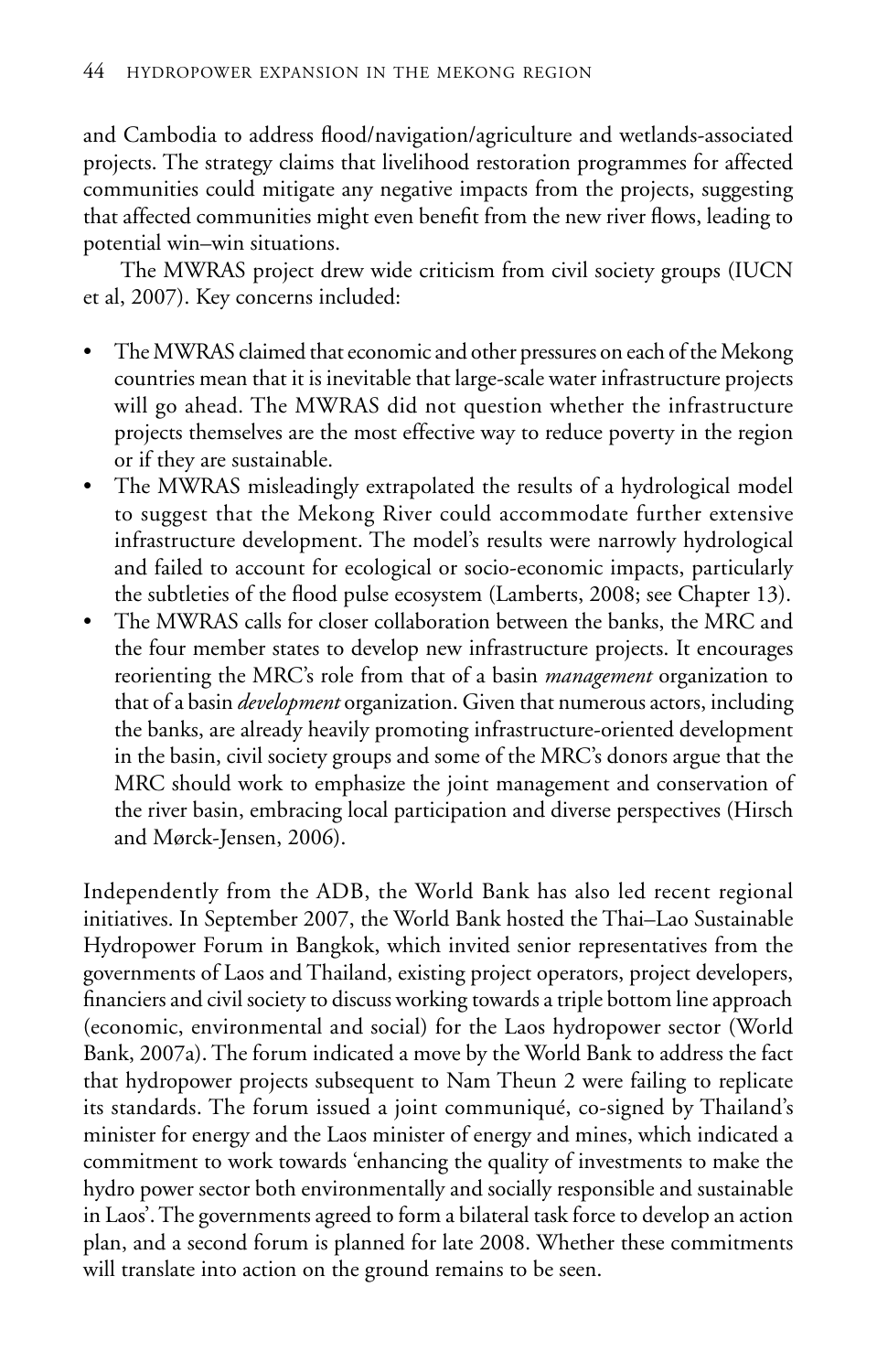#### **DISCUSSION AND CONCLUSIONS**

We are witnessing a revived rush to develop hydropower in the Mekong region, a rush fraught with pitfalls for project developers, financiers, host governments and, most of all, for communities whose livelihoods would be affected. The legacy of many earlier projects already stands testament to the environmental and social costs of large dams.

Despite this, the new hydropower proponents have so far demonstrated little commitment to social and environment standards or to public participation in decision-making.

## **Have the ADB and World Bank raised hydropower project standards?**

While the ADB and World Bank claim to have strong environmental and social policies, as well as commitments to public participation, in reality these measures have often proven inadequate to mitigate the risks of large dams. Existing hydropower projects backed by the ADB and World Bank have failed to ensure that project impacts were mitigated and livelihoods restored, let alone that the project's benefits were shared. Recent examples include the Theun-Hinboun and Nam Song dams in Laos and the Pak Mun Dam in Thailand (where impacts were lessened only after multiple rounds of protest by affected people and their advocates; see Chapter 3). While the banks' most recent project, the Nam Theun 2 in Laos, has substantially raised the bar compared to earlier project studies of environmental and social impacts, it remains to be seen whether promises made to affected communities can be kept or will be adequate. Early indications are that they will not be (see Chapter 4).

Both the ADB and World Bank have invested considerable time and resources into hydropower development in the Mekong region, including cross-border power trade through the GMS programme. Hydropower helps to provide electricity necessary for economic growth, but also undermines the livelihoods of the rural affected communities. The failure of the GMS programme to adequately address the environmental and social impacts of its projects, as well as the issues of equity (between GMS countries and between rural and urban), ultimately undermines sustainable development and remains its biggest shortcoming (Cornford and Matthems, 2007; UNEP and TEI, 2007).

Indeed, in some instances, the ADB's GMS programme is directly incongruous with the ADB's own country-level programmes. In Cambodia, for example, the ADB's country programme has identified the Tonle Sap Basin as its geographical focus, recognizing the area as one of Cambodia's poorest and most environmentally sensitive regions (ADB, 2005a). Yet, extensive regional hydropower development promoted under the GMS programme constitutes a serious threat to the lake's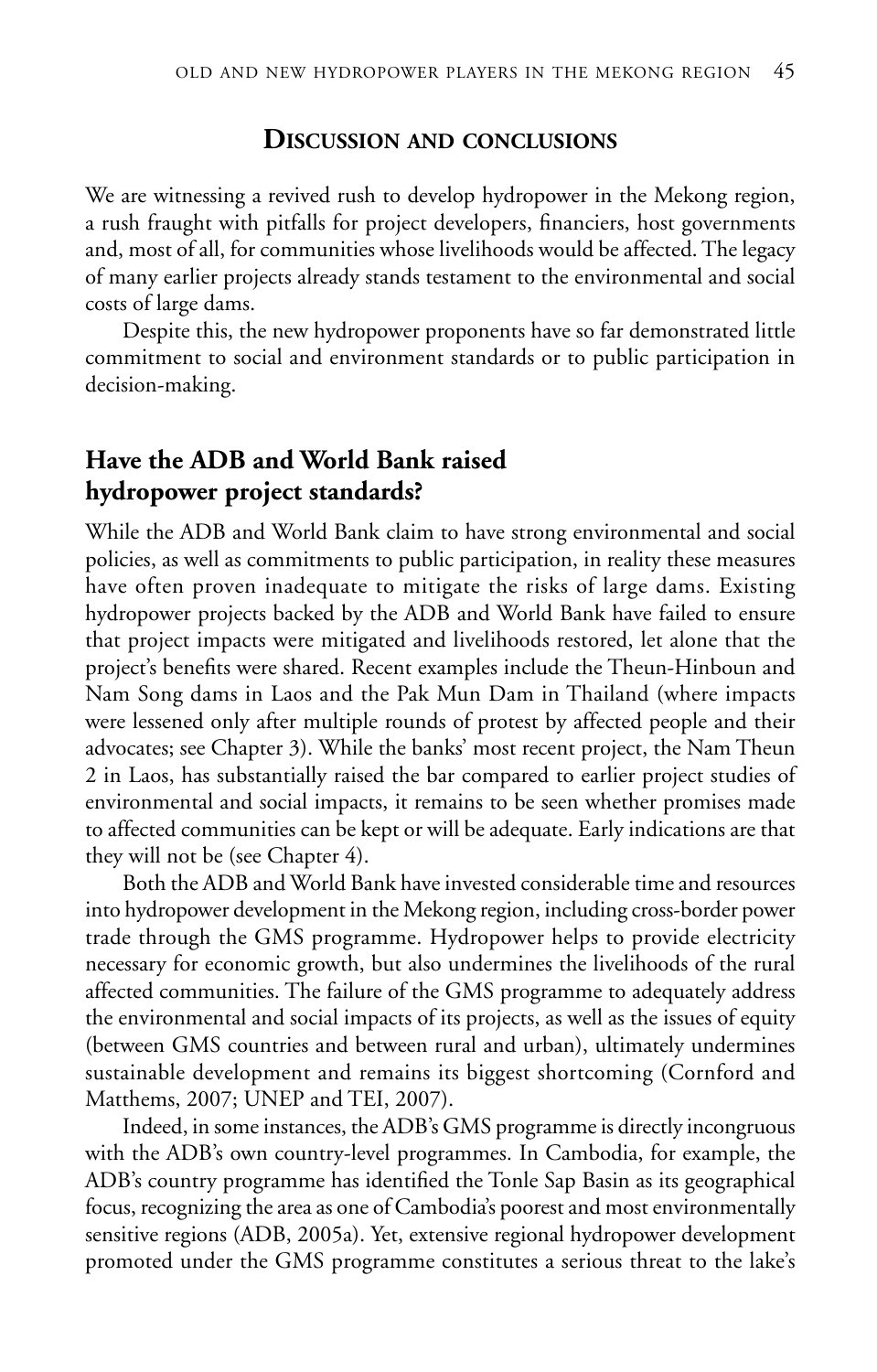ecosystems and its fishery productivity – and, ultimately, therefore, to efforts to alleviate poverty (CNMC and WorldFish Centre, 2007).

## **The evolving role of the old players**

The entry of new hydropower developers and financiers into the Mekong diminishes the influence of 'old actors' such as the development banks and donor agencies, as well as some NGOs. But it does not make them wholly irrelevant.

As reviewed above, both the ADB and World Bank have new hydropower projects in their lending pipelines. Yet, given the large number of projects planned in the Mekong region by the new hydropower developers and the wide array of private-sector and government-backed financing options available to them, it is clear that the role of the ADB, the World Bank and Western bilateral donors as project developers and financiers has significantly lessened.

The efficacy of the development banks in their self-assigned new niche as knowledge providers and purveyors of best practice remains to be seen. As relatively minor and, now, replaceable financiers, it will be challenging for the banks to make 'best practice standards' attractive enough to appeal to the short-term interests of the new hydropower proponents and, perhaps even, the region's governments.

A recommendation, for example, of an ADB-supported cumulative impact assessment (CIA) completed in early 2008 for the proposed Nam Ngum 3 Dam was that several smaller dams proposed for the Nam Ngum Basin not be built in order to protect fisheries vital to livelihoods. This advice, however, has been ignored by other hydro-developers in the basin (and apparently also by the GOL), who are pushing forward with construction of contentious projects on the Nam Lik River (Norplan, 2008).

In addition to hydropower dams, the ADB and World Bank are financing or planning to finance several regional transmission lines that will facilitate bilateral power trade between Laos, Thailand, Vietnam and Cambodia. These transmission lines will export power from numerous private-sector hydropower projects that do not meet each country's regulatory standards, let alone the banks' safeguard policies. The banks are able to indirectly support (and therefore subsidize) these hydropower projects because of the lack of clarity surrounding how their safeguards apply to 'associated facilities'. Exploiting this loophole, the development banks appear increasingly keen to support associated transmission lines rather than hydropower projects directly.

The ADB and World Bank, and its donors, also continue to support regionallevel meetings and to undertake studies that promote regional integration of the electricity sector, to which hydropower development is central. An ADB study, now being finalized, recommends that regional integration should be expanded to the wider energy sector, including natural gas, coal and oil (Nangia, 2008). These studies largely build on existing government plans, providing justification to move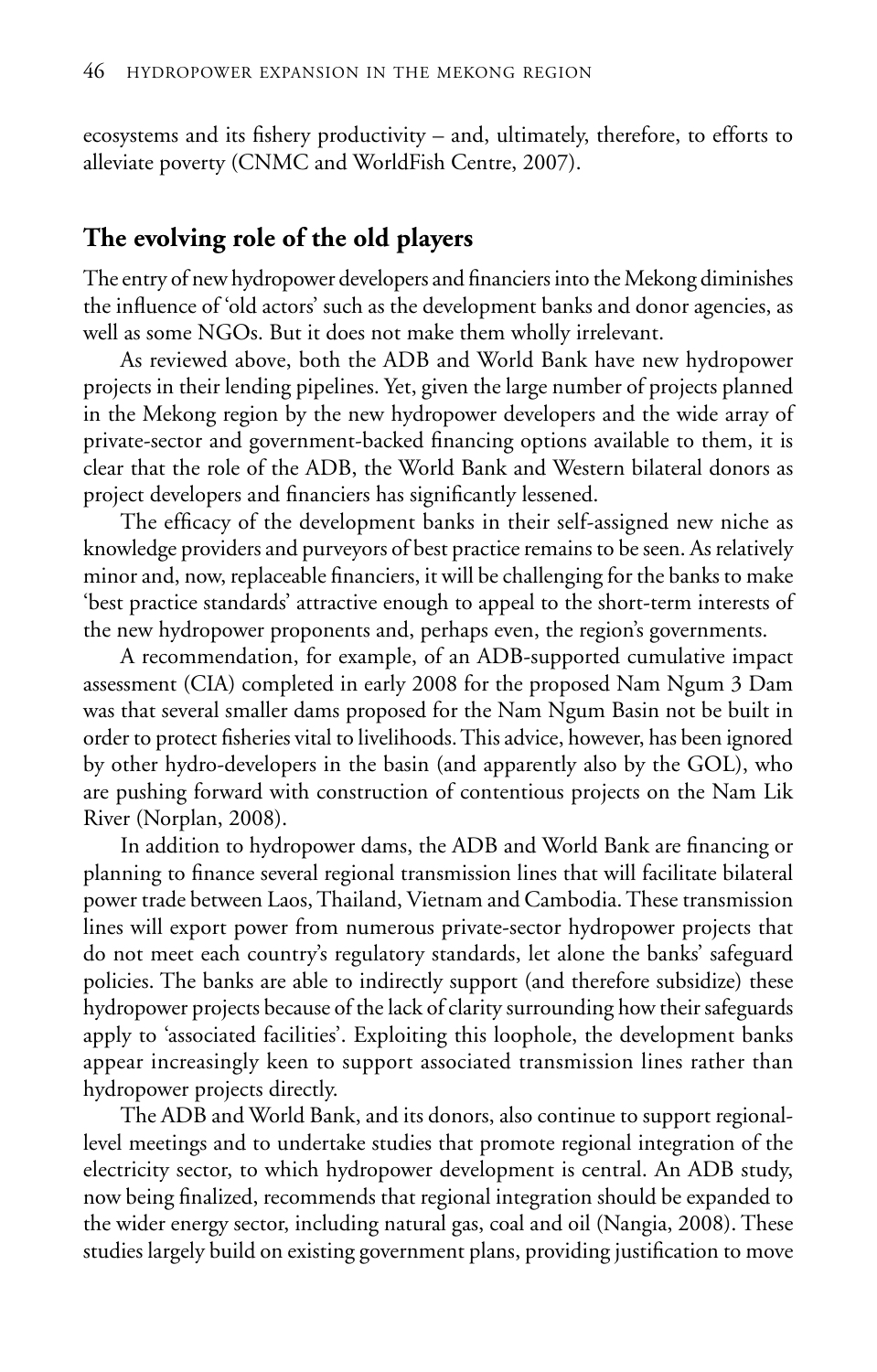mostly large infrastructure-intensive plans forward, yet incorporate the same lack of vision of alternative scenarios to meet energy needs.

The Mekong River Commission has struggled to define its role as a basin management organization, especially in the face of the current wave of extensive hydropower development plans. The MRC has only recently funded its hydropower programme in 2008, and, alongside other programmes such as the Environment Programme and Fisheries Programme, it is uncertain to what extent the MRC can project its scientific knowledge to influence the politicized decision-making process.

## **The need for international standards for new hydropower proponents**

The new Mekong hydropower developers – predominantly energy and construction companies from Thailand, Vietnam, China, Russia and Malaysia – have yet to commit to international best practice standards, such as those outlined in the recommendations of the World Commission on Dams (WCD) report (WCD, 2000). These developers are not even striving to meet the ADB and World Bank's social and environmental standards and commitments to public participation, which are notably weaker than the WCD's recommendations. Very few project developers have developed and published corporate social responsibility (CSR) policies. The companies that have, such as Thailand's EGCO and Ratchaburi, have adopted a very narrow interpretation of CSR that provides only limited support for affected communities (and, apparently, only for those in Thailand).

Amongst the commercial banks from Vietnam and Thailand that are known to be financing hydropower projects, none have adopted environmental and social standards, such as the Equator Principles, or hold an equivalent set of standards.<sup>4</sup> In China, the Equator Principles are only just beginning to gain momentum: the Ministry of Environmental Protection has embraced them as part of its domestic green credit policy. Amongst the new export credit agencies actively supporting hydropower projects in the Mekong region, only China's Exim Bank is known to have an environmental policy and guidelines, released in April 2007 and August 2007, respectively. There is little evidence, however, of its rigorous implementation on the ground.

These frameworks could reduce the risk of developing poorly conceived projects. Given the massive interest in developing hydropower throughout the region, the region's governments are in a strong position to only select those developers of sound reputation. In general, best practices address issues of concern to wider society through eliminating or minimizing externalities and sharing project benefits. While, in principal, such practices also reduce project developer risk – for example, from protests or legal measures that could delay project construction or add unforeseen additional cost – where the rule of law is weak, corruption high or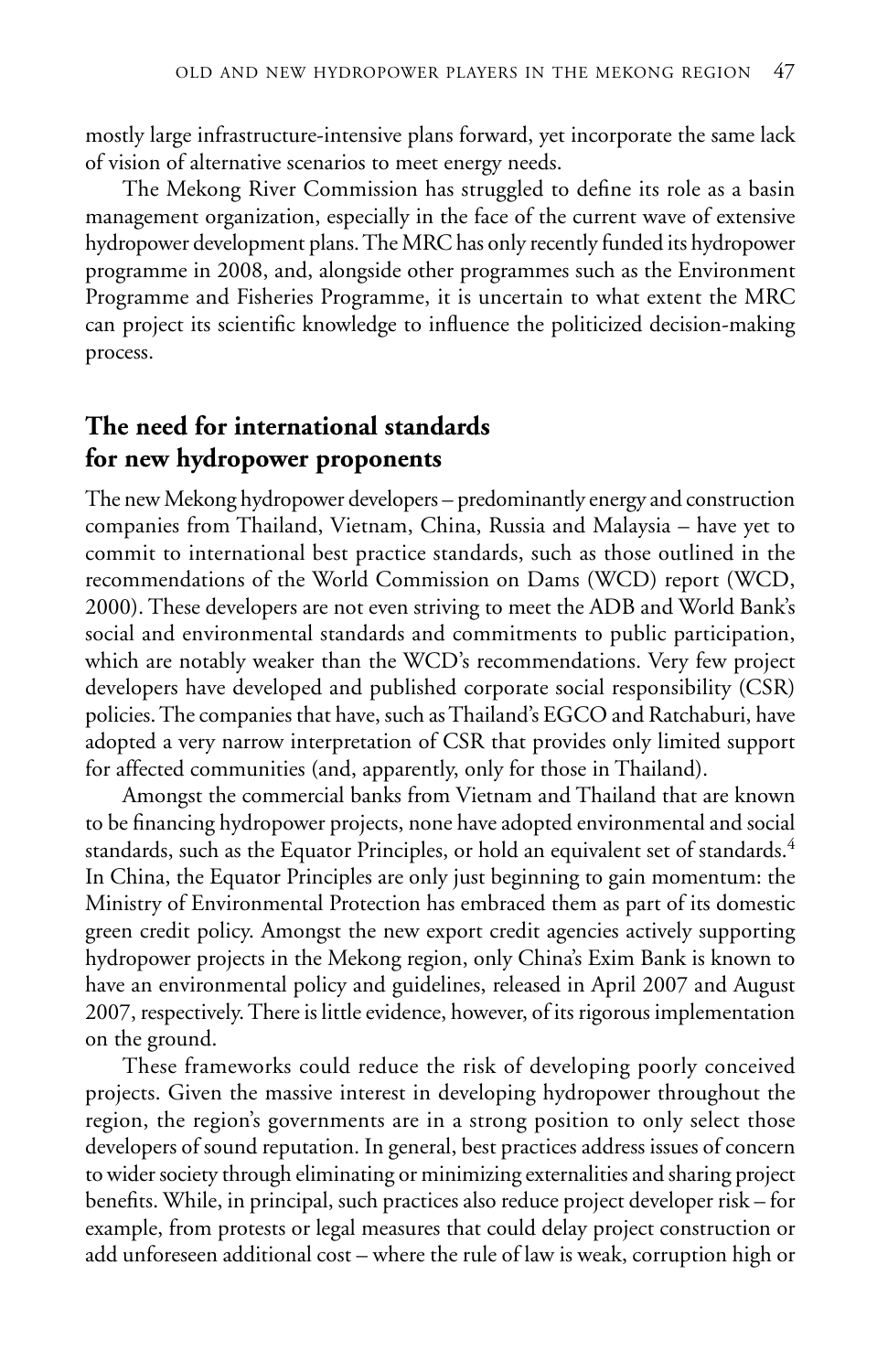local protest stifled, such risks appear smaller to project developers; therefore, they have less impetus to implement best practices. Commercial or strategic short-term interests favour poor practices that constantly override consideration or application of precautionary measures or standards. Past dam projects, unfortunately, confirm that all the compensation schemes and other concessions from dam builders and governments have been secured only after substantial mobilization or protest.

## **The need for better electricity and water planning practices**

Environmentally sustainable and socially desirable solutions to meeting the Mekong region's energy needs do exist, although, at present, they are not a part of any regional energy plan (Greacen and Footner, 2006; VUSTA, 2007). The planning processes currently in place both at the national and regional levels fall well short of international standards in electricity planning.

Hydropower projects begin as abstractions, as a series of numbers, drawings and equations shaped by experts (Foran, 2006; Greacen and Palettu, 2007). How these coalesce over time to establish a particular hydropower plant as an attractive option to expanding energy supply is one of the most difficult and important questions. This difficulty stems from a number of factors.

First, the financial incentive structure of power utilities is a 'rate-of-return' structure. All utility costs are periodically submitted for review to a regulator; if approved, the organization will be permitted to recover its costs, plus a profit margin, by passing them on to captive customers (Foran, 2008a). This incentive structure rewards utilities for investing in power plants, not for saving energy through energy efficiency programmes.

Second, electricity planning is done on behalf of society, not by society. Planners report to state-owned power utilities or state energy agencies, not to other branches of the state (such as legislative committees or an independent regulatory body). These two forces – institutionally shaped interests and practices – combine with the aura of technical complexity promoted by insiders. It leads to relatively closed 'state-knows-best' planning processes.

Civil society groups have questioned Thailand and Vietnam's power development plans, which heavily promote the development of new large-scale electricity generation plants (Greacen and Footner, 2006; VUSTA, 2007). They claim that future electricity demands are overestimated, and the role that energy efficiency measures, renewable energy and decentralized energy options could play is downplayed. In Thailand, they argue that existing plans mostly serve the interests of the state-owned electricity utilities, energy companies and the construction industry, rather than the needs of Thailand's electricity consumers. Civil society groups in Thailand are calling for reform of the power planning process towards integrated resources planning (IRP), a process that considers a full range of feasible supply- and demand-side options, as well as the full cost to society – including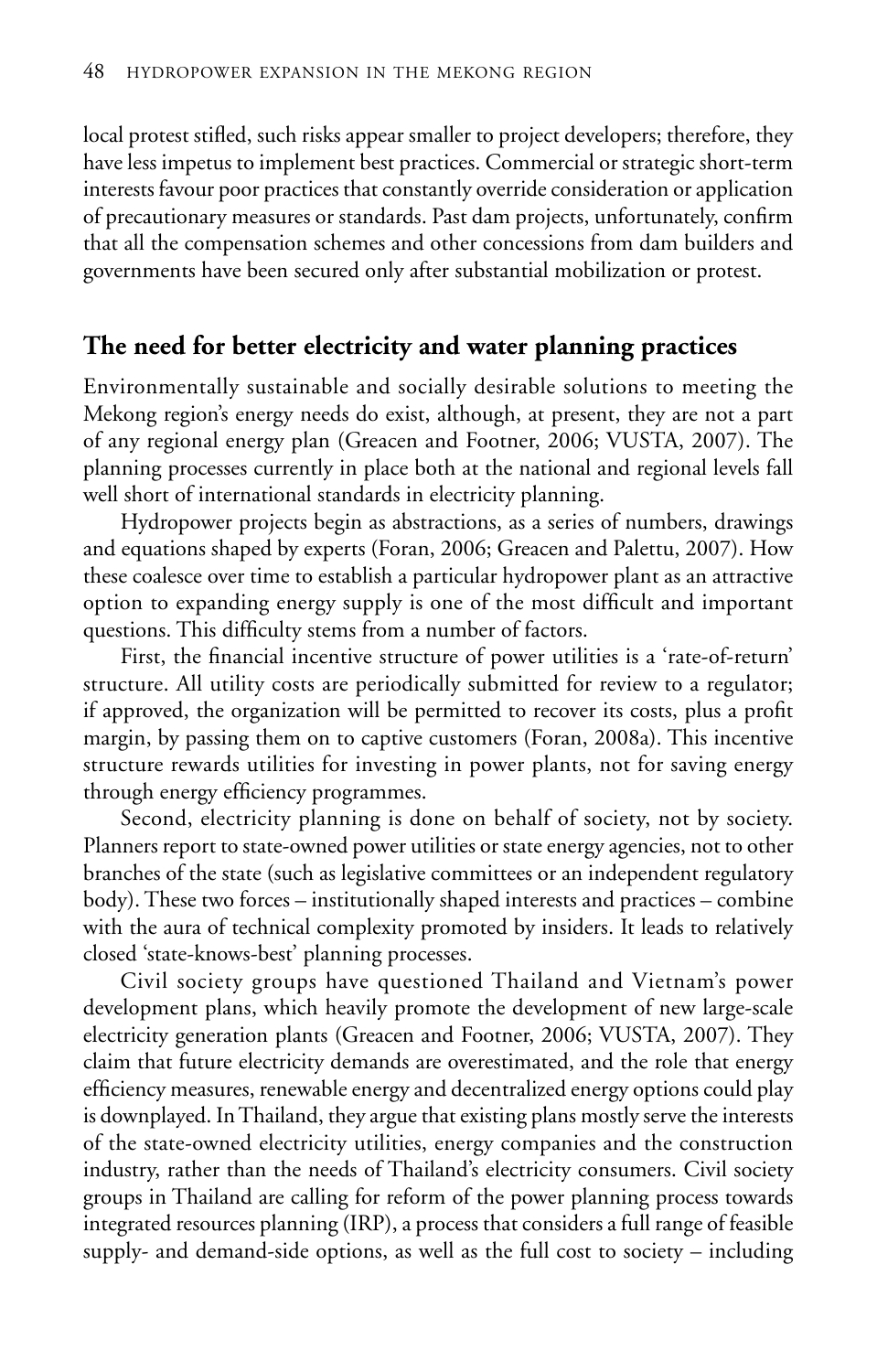social and environmental costs, as well as risk – rather than the lowest commercial cost to investors.

Electricity savings programmes implemented by EGAT between 1995 and 2006 have reduced actual peak demand by 6 per cent. Studies indicate that by 2018, Thailand should be able to avoid adding 7900MW of generation capacity through further savings, offering slightly higher tariffs to renewable energy projects and accepting bids to sell electricity from both renewable and highefficiency natural gas cogeneration (Foran, 2008b, Tables 31–32; cf. Greacen and Footner, 2006). Vietnam and China likewise have significant energy efficiency and renewable energy potential (USAID, 2007).

Furthering the IRP concept, the WCD put forward a wider framework in the form of a *Comprehensive Options Assessment* that combines sustainable water and energy planning practices with public participation to prepare congruous, sustainable and publicly acceptable electricity- and water-sector plans.

Coupling electricity and water planning is critical to determining the true cost of hydropower development. It is therefore surprising and of serious concern that despite more than 15 years of ADB support for extensive hydropower development and regional power trade, the ADB has failed to evaluate the cumulative impacts of widespread hydropower development on the Mekong River's ecosystems and its people, which are anticipated to be severe (Ratner, 2003; UNEP and TEI, 2007; Lamberts, 2008).

#### **Recognizing the river's existing values**

The Mekong region's rivers continue to provide abundant natural resources for the region's riparian peoples, as well as the wider basin population, as they have done for millennia. By changing the river's hydrology, blocking fish migration and affecting the river's ecology, the extensive construction of hydropower dams throughout the Lower Mekong Basin – especially on the mainstream – is likely to have serious repercussions throughout the entire basin, both on the region's economy and its food security (see Chapter 9). According to the MRC, the economic value of the Mekong River's fisheries alone is in excess of US\$2 billion per year (MRC, 2005). The value of this natural resource is largely unrecognized in regional infrastructure development plans.

Where a comprehensive and participatory assessment of all options has concluded that a hydropower project is the best option to meet water and energy needs, all parties involved should commit to implementing international best practice standards. An atmosphere that encourages a race to the top, not to the bottom, needs to be fostered. Currently, the region is far from that vision. As new hydropower proponents (such as those from China, Thailand and Vietnam) become increasingly influential in the Mekong region and step onto the global stage, they should accept their international responsibilities and adhere to international standards when developing and financing large infrastructure projects.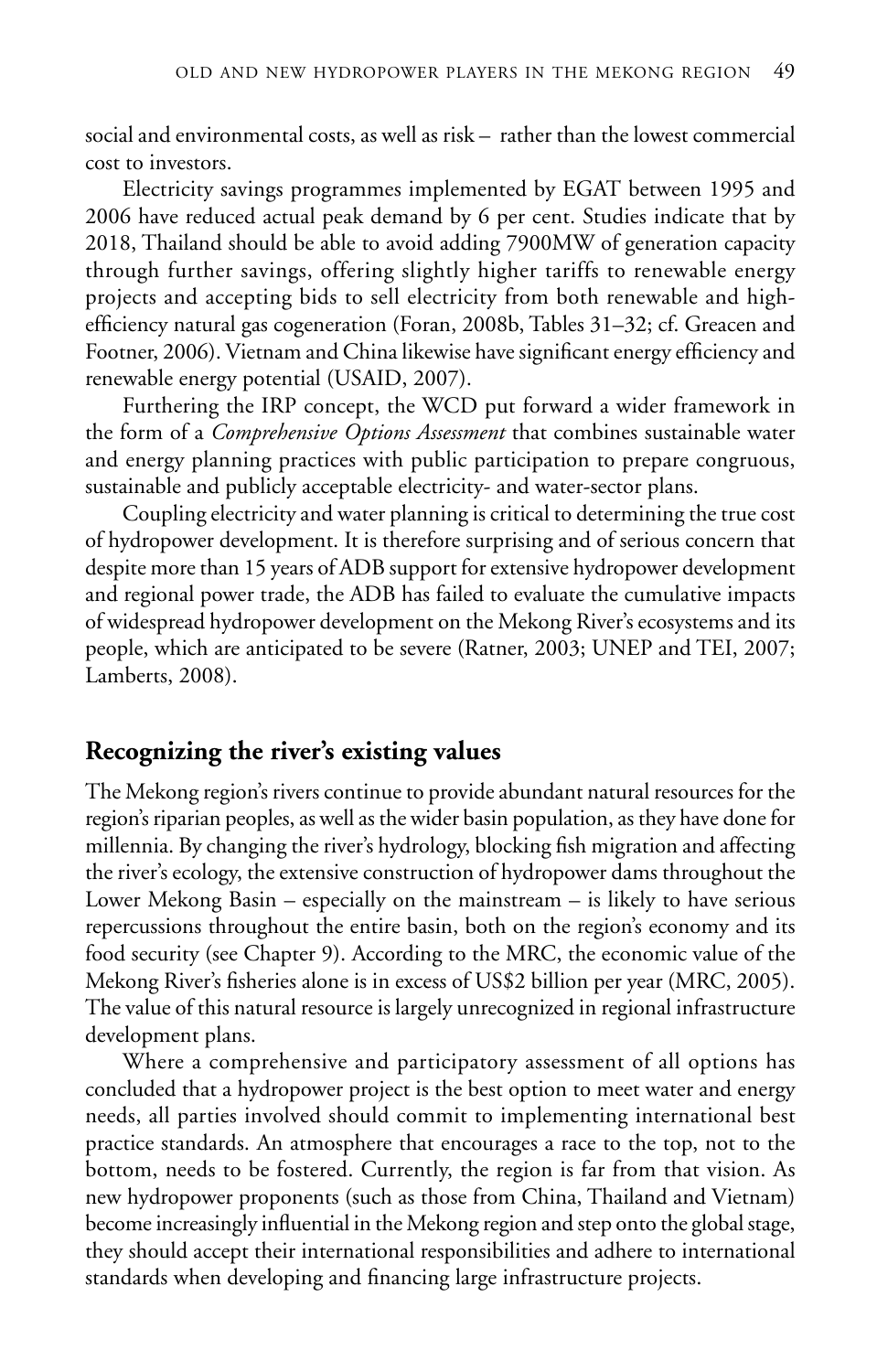# **NOTES**

- 1 These are loans that are extended on terms substantially more generous than market loans. The concessionality is achieved either through interest rates below those available on the market or by grace periods, or a combination of these (see http://stats.oecd.org/glossary/detail.asp?ID=5901).
- 2 VLPC is a Vietnamese consortium, formed of Song Da Corporation (49 per cent), PetroVietnam, the Bank for Investment and Development of Vietnam, the PetroVietnam Finance Company and the BIDV Securities Company.
- 3 This observation is based on comments by Thai bankers during a 2007 forum on Thai–Lao hydropower development sponsored by the World Bank (see World Bank, 2007).
- 4 The Equator Principles (EP) are a voluntary set of environmental and social standards in development project finance globally that have been adopted by 60 private banks around the world.

#### **REFERENCES**

- ADB (Asian Development Bank) (1999) *Loan No 1329-LAO (SF): Theun Hinboun Hydropower Project*, Asian Development Bank, Aide Memoir: Special Review Mission, 9–18 November 1999
- ADB (2001) *Private Sector Operations: Strategic Directions and Review*, Asian Development Bank, Manila
- ADB (2004) *Project Performance Audit Report on the Nam Leuk Hydropower Project in the Lao PDR*, Operations Evaluation Department, Asian Development Bank, Manila
- ADB (2005a) *Country Strategy and Program 2005–2009: Kingdom of Cambodia*, Asian Development Bank, Manila
- ADB (2005b) *Private Sector Development*, Asian Development Bank, Mandaluyong
- ADB (2007a) *Mid-Term Review of the Greater Mekong Subregion Strategic Framework 2002–2012*, Asian Development Bank, Manila
- ADB (2007b) *Thailand Country Partnership Strategy 2007–2011*, Asian Development Bank, Manila, April 2007
- ADB (2007c) *Country Strategy and Program 2005–2009: Lao People's Democratic Republic*, Asian Development Bank, Manila
- ADB (2007d) *Country Strategy and Program 2007–2010: Viet Nam*, Asian Development Bank, Manila
- ADB (2007e) *Financing Instruments and Modalities: Flexibility in Development Finance*, ADB, Mandaluyong
- ADB (2008) *Strategy 2020: The Long Term Strategic Framework of the Asian Development Bank 2008–2020*, Asian Development Bank, Manila
- Associated Press (2008) 'Cambodian Cabinet approves 2 hydroelectric dam projects to be built by Chinese companies', Associated Press, 14 June 2008
- Bakker, K. (1999) 'The politics of hydropower: Developing the Mekong', *Political Geography*, vol 18, pp209–232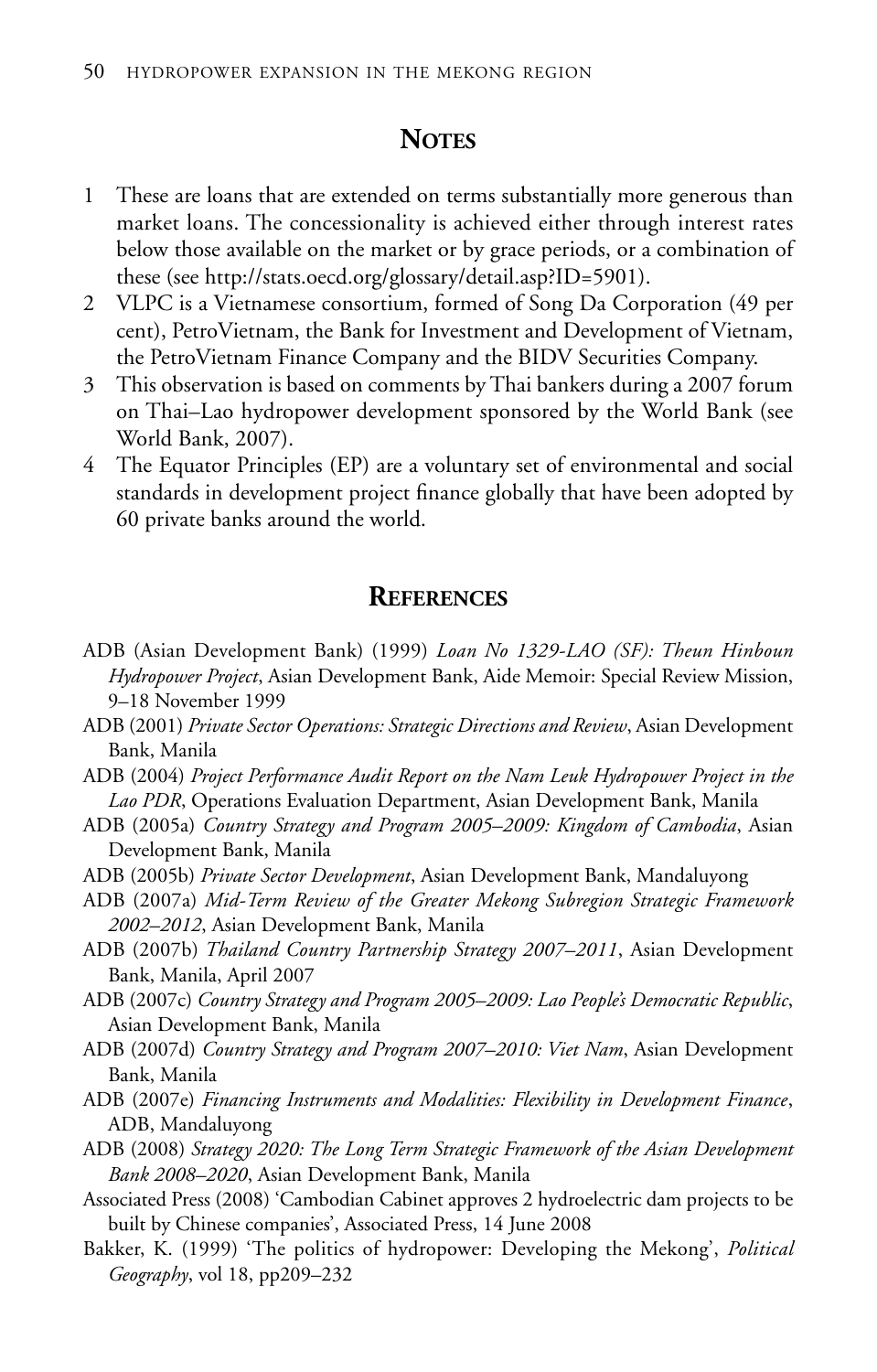- Barney, K. (2007) *Power, Progress and Impoverishment: Plantations, Hydropower, Ecological Change and Community Transformation in Hinboun District, Lao PDR*, York Centre for Asian Research Paper No 1 (June 2007), Centre for International Forestry Research, Probe International, Rights and Resources Initiative and the York Centre for Asian Research, Toronto and Washington DC
- Bo, K. (2008) *Sino-Vietnamese Energy Cooperation: Promises and Pitfalls*, Chinastakes. com, 30 January 2008
- BRN (Burma Rivers Network) (2008) 'Standards for hydropower development: A Burmese perspective' in Bosshard, P. and Brewer, N. (eds) *New Financiers and the Environment: Ten Perspectives on How Financial Institutions Can Protect the Environment*, International Rivers, Berkeley, CA
- *Cambodia Daily* (2008) 'Kampot tourism takes hit amid construction', *Cambodia Daily*, 24 March 2008
- CIEL (Centre for International Environmental Law) (2007) *An Evaluation of the Asian Development Bank's Approach to Country Safeguard Systems*, CIEL, Washington DC
- CNMC (Cambodia National Mekong Committee) and WorldFish Centre, (2007) *Infrastructure and Tonle Sap Fisheries: How to Balance Infrastructure Development and Fisheries Livelihoods? The Challenge Facing Decision-Makers in Cambodia: Policy Brief*, WorldFish Centre, Phnom Penh
- Cornford, J. and Matthems, N. (2007) *Hidden Costs: The Underside of Economic Transformation in the Greater Mekong Subregion*, Oxfam, Australia
- CRES (Centre for Natural Resources and Environment Studies) (2001) *Study into Impact of Yali Falls Dam on Resettled and Downstream Communities*, Centre for Natural Resources and Environmental Studies, Vietnam National University, Hanoi, Vietnam
- EarthRights International (2007a) *China in Burma: The Increasing Investment of Chinese Multinational Corporations in Burma's Hydropower, Oil and Gas, and Mining Sectors*, EarthRights International, September 2007
- EarthRights International (2007b) 'Correspondence with ADB Re: Information disclosure request to the Asian Development Bank's Southeast Asia Department regarding the ADB's involvement in Burma via the Greater Mekong Subregion Program Regional Technical Assistance Grants', 5 April–10 May 2007
- EGAT (Electricity Generating Authority of Thailand) (2008) *Thailand Power Development Plan 2007–2021: Revision 1*, Systems Planning Division, EGAT, January 2008
- EVN (Electricité du Vietnam) (2006) *Master Plan IV on Power Development of Vietnam in Period 2006–2015 with the Vision to 2025*, Institute of Energy, Vietnam
- FIVAS (The Association for International Water Studies) (2007) *Ruined Rivers, Damaged Lives: The Impacts of the Theun-Hinboun Hydropower Project on Downstream Communities in Lao PDR*, Association for International Water Studies, Oslo, November 2007
- Foran, T. (2006) *Rivers of Contention: Pak Mun Dam, Electricity Planning, and State– Society Relations in Thailand, 1932–2004*, PhD thesis, Division of Geography, School of Geosciences, University of Sydney, Australia
- Foran, T. (2008a) 'Better financial regulation could make energy organizations more sustainable', *Generating Dialogue, A Forum on Sustainable Energy, Good Governance, and Electricity Regulation*, World Resources Institute, Centre on Asia and Globalization, National University of Singapore, 16–18 March 2008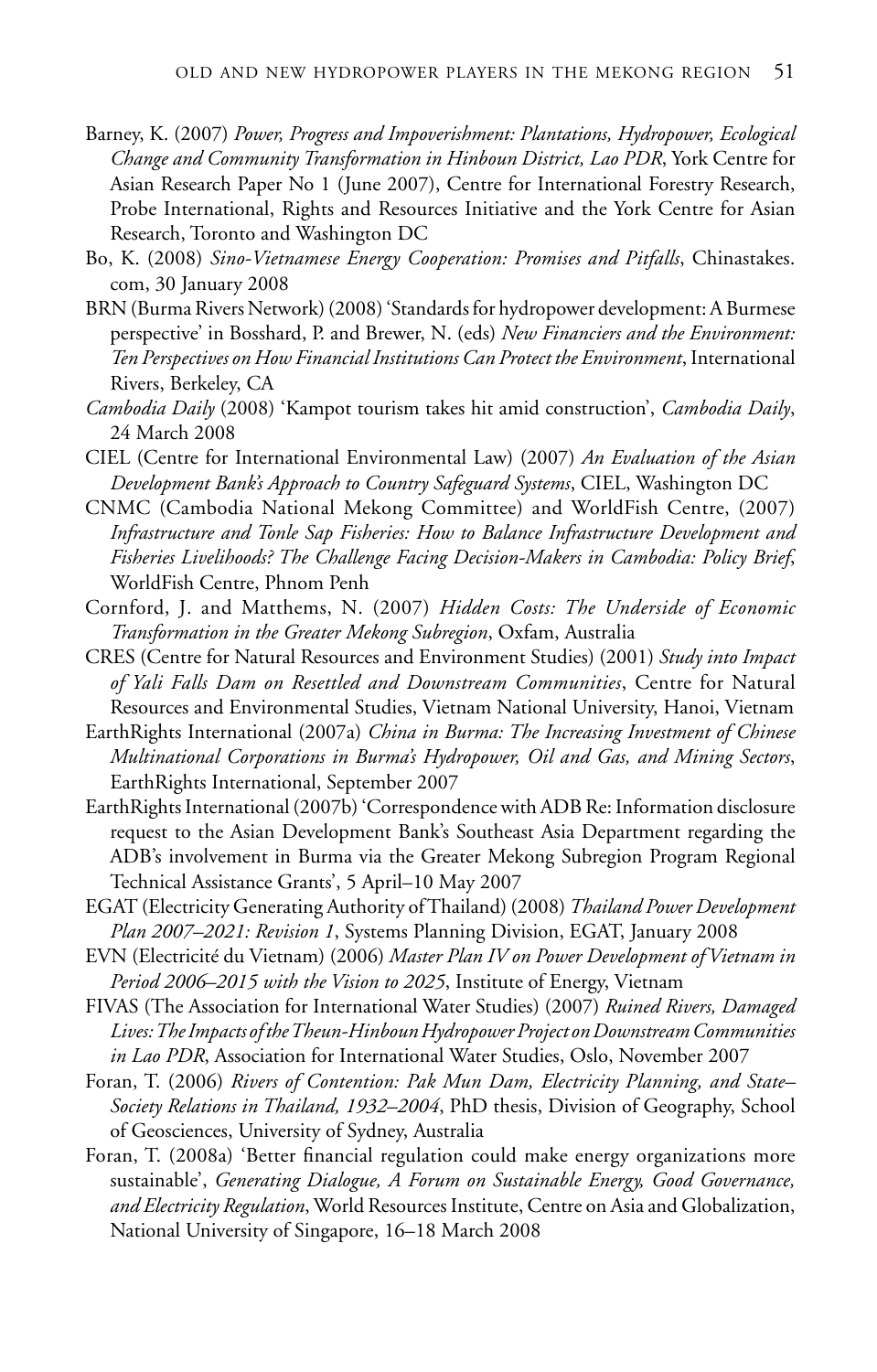- Foran, T. (2008b) *Analysis of Thailand's Electricity Planning Process and Demonstration of Integrated Electricity Planning*, USER Working Paper, Unit for Social and Environmental Research, Chiang Mai University, Chiang Mai (in Thai)
- Fried, S., Herz, S., Leake, H., Levitt, J. and Perault, A. (2008) *Summary of Concerns Regarding the ADB's Draft Safeguard Policy Statement*,Written on behalf of Environmental Defence Fund, Bank Information Centre, Forest Peoples Programme, International Accountability Project and Centre for International Environmental Law, Morton-in-Marsh, New York, San Francisco and Washington DC, January 2008
- Garrett, B. (2004) *Comments on Indicative Master Plan on Power Interconnection in GMS Countries: Discussion Document*, Commissioned by Palang Thai, June 2004
- Greacen, C. S. and Footner, J. (2006) *Decentralizing Thai Power: Towards a Sustainable Energy System*, Greenpeace SE Asia, Bangkok
- Greacen, C. S. and Greacen, C. (2004) 'Thailand's electricity reforms: Privatization of benefits and socialization of costs and risks', *Pacific Affairs*, vol 77, no 3, pp517-541
- Greacen, C. and Palettu, A. (2007) 'Electricity sector planning and hydropower', in Lebel, L., Dore, J., Daniel, R. and Koma, Y. S. (eds) *Democratizing Water Governance in the Mekong Region*, Mekong Press, Chiang Mai
- Haggart, K. (2006) 'Sinohydro "downgraded" over accident record', *Financial Times*, 1 September 2006
- Hirsch, P. (1998) 'Dams, resources and the politics of environment in mainland Southeast Asia', in Hirsch, P. and Warren, C. (eds) *The Politics of Environment in Southeast Asia: Resources and Resistance*, Routledge, London, Chapter 3, pp55–70
- Hirsch, P. and Mørck-Jensen, K. (2006) *National Interests and Transboundary Water Governance of the Mekong*, Australian Mekong Resource Centre in association with DANIDA and the University of Sydney, Australia
- Hirsch, P. and Wyatt, A. (2004) 'Negotiating local livelihoods: Scales of conflict in the Sesan River Basin', *Asia Pacific Viewpoint*, vol 45, no 1, pp51-68
- International Rivers (2008) *Power Surge: The Impacts of Rapid Dam Development in Laos,* International Rivers, Berkeley, CA, September
- International Rivers and RCC (Rivers Coalition of Cambodia) (2008) *Cambodia's Hydropower Development and China's Involvement*, International Rivers and the NGO Forum on Cambodia, January 2008
- IRN (International Rivers Network) (1999) *Power Struggle: The Impacts of Hydro Development in Laos*, International Rivers Network, Berkeley, CA, February
- IUCN, TEI, IWMI and M-POWER (2007) *Exploring Water Futures Together: Mekong RegionWaters Dialogue*, Report from Regional Dialogue, Vientiane, Laos
- Lamberts, D. (2008) 'Little impact, much damage: The consequences of Mekong River flow alterations for the Tonle Sap ecosystem', in Kummu, M., Keskinen, M. and Varis, O. (eds) *Modern Myths of the Mekong*, pp3–18
- Lang, C. (1998) 'Se kong-Se San and Nam Theun: A fistful of studies', *Watershed*, vol 3, no 2, pp40–44
- Lang, C. (2000) 'The National Hydropower Plan Study: Planning and damming in Vietnam', *Watershed*, vol 5, no 3, pp48–51
- Lao National Committee for Energy (2008) *Power Projects in Lao PDR (Update on 7 July 2008)*, Lao National Committee for Energy, Vientiane, www.poweringprogress.org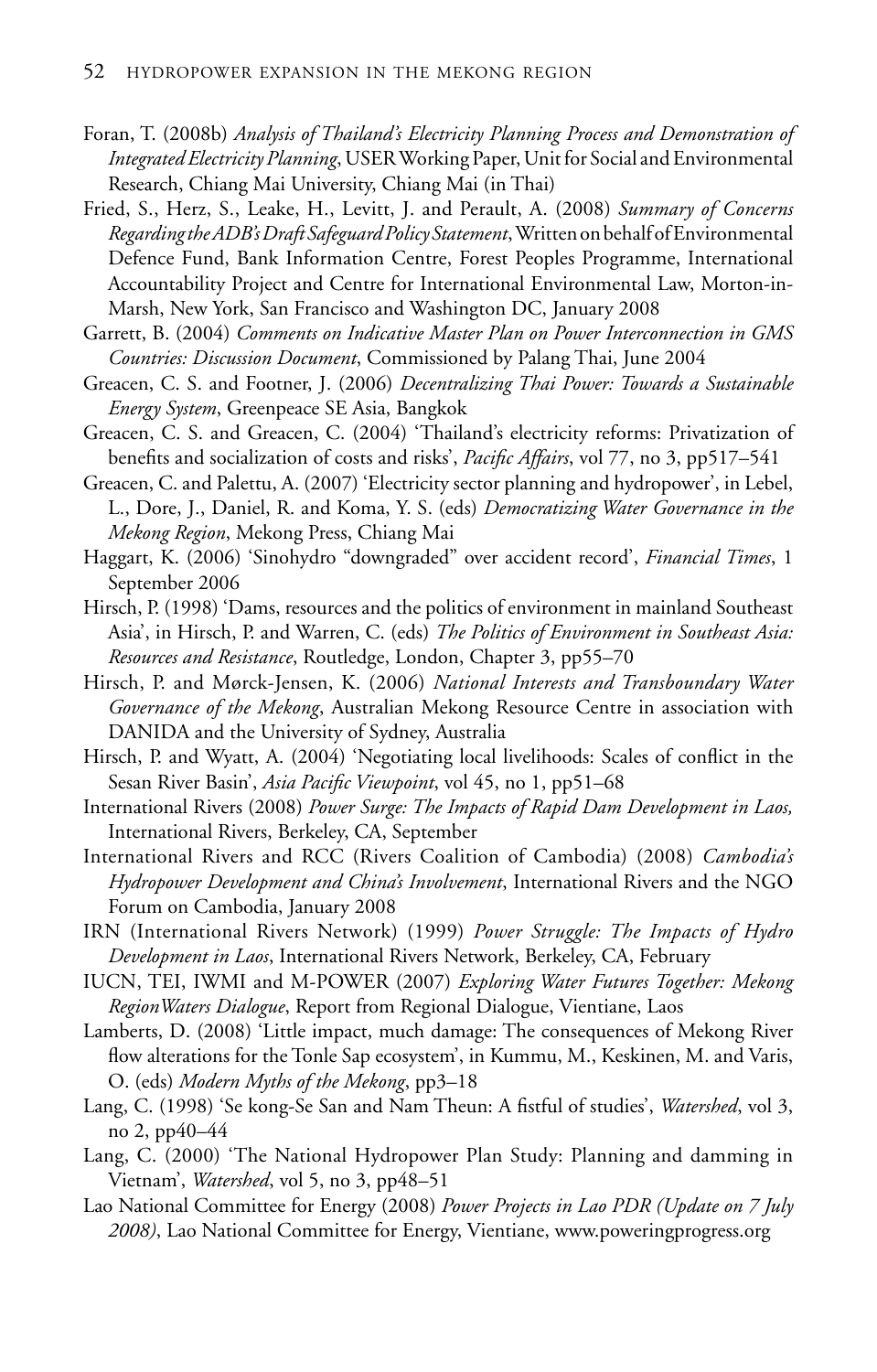- Middleton, C. (2008) 'Perspective from the Mekong Region: New financiers and familiar problems', in Bosshard, P. and Brewer, N. (eds) *New Financiers and the Environment: Ten Perspectives on How Financial Institutions Can Protect the Environment*, International Rivers, Berkeley, CA
- MRC (Mekong River Commission) (2005) *Annual Report of the MRC Programme for Fisheries Management and Development Cooperation*, April 2004–March 2005, Mekong River Commission, Vientiane, Laos
- Muscat, R. J. (1990) *Thailand and the United States: Development, Security and Foreign Aid*, Columbia University Press, Columbia, US
- Nangia, R. (2008) *Building a Sustainable Energy Future: The Greater Mekong Sub-Region*, Final Workshop Report, 5–6 June 2008, Asian Development Bank, Manila
- Norconsult (1994) *Promoting Subregional Cooperation among Cambodia, Lao PDR, Myanmar, Thailand, Viet Nam and Yunnan Province of the People's Republic of China: Subregional Energy Sector Study for Asian Development Bank*, Asian Development Bank, Manila
- Norconsult (2002) *Indicative Master Plan on Power Interconnection in GMS Countries (TA No 5920 REG)*, Asian Development Bank, Manila
- Norplan (2008) *Nam Ngum 3 Hydropower Project Public Consultation Workshop: Handout Presentations*, Vientiane, 8 February 2008
- Phonekeo, K. (1996) *Country Paper: National Hydropower Sector, Lao PDR*, Hydropower Forum, Hanoi, Vietnam, 16–18 July 1996
- Ratner, B. (2003) 'The politics of regional governance in the Mekong River Basin', *Global Change*, vol 15, no 1, pp59–76
- RDSC (Rural Development Services Centre) and BIC (Bank Information Centre) (2008) *Trip Notes on Song Bung 4 Hydropower Project in Vietnam*, Bank Information Centre, 24 June 2008
- Reuters (2007) 'Vietnam utility EVN plans 1st overseas bonds issue', Reuters, 21 March 2007
- Ryder, G. (1994) 'An overview of regional plans', *World Rivers Review Mekong Special*, vol 9, no 4, pp7-13, www.internationalrivers.org/files/WRR.V09.N4.pdf
- Sluiter, L. (1992) *The Mekong Currency*, Project for Ecological Recovery/TERRA, Bangkok, Thailand
- Soluziona (2004) *Study for a Regional Power Trade Operating Agreement in the Greater Mekong Subregion (TA 6100-REG)*, Asian Development Bank, Manila
- Stuart-Fox, M. (2006) 'The political culture of corruption in Lao PDR', *Asian Studies Review,* vol 30, pp59–75
- Trandem, A. (2008) 'A Vietnamese/Cambodian transboundary dialogue: Impacts of dams on the Se San River', *Development*, vol 51, pp108–113
- UNEP (United Nations Environment Programme) and TEI (Thailand Environment Institute) (2007) *Greater Mekong Environment Outlook*, UNEP and TEI, Bangkok
- USAID (US Agency for International Development) (2007) *From Ideas to Action: Clean Energy Solutions for Asia to Address Climate Change*, US Agency for International Development: Regional Development Mission for Asia, Bangkok
- *Vientiane Times* (2008) 'Laos profits from Theun Hinboun hydropower', *Vientiane Times*, 2 April 2008